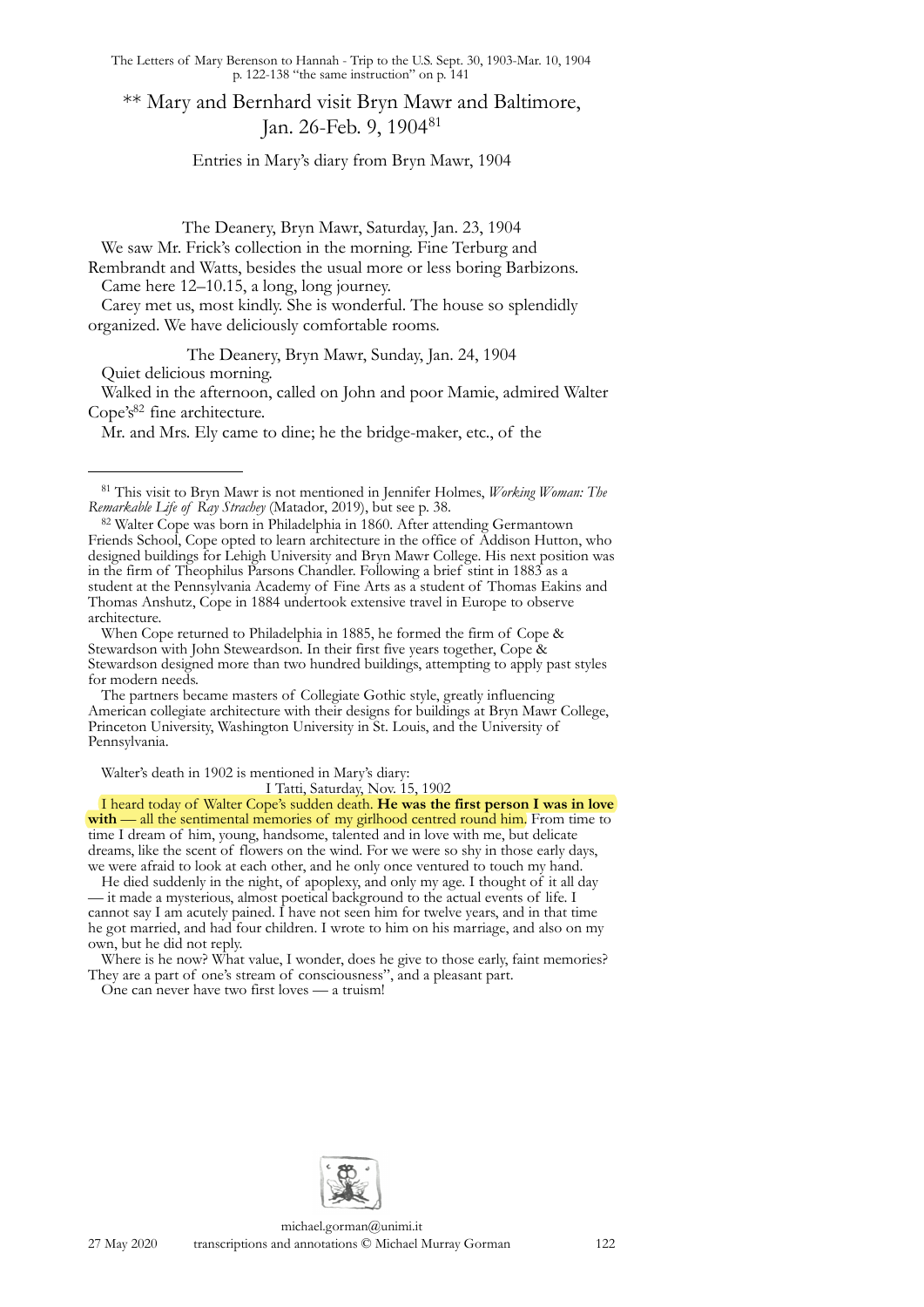Pennsylvania Railroad; she, alas, a chatterer.

The Deanery, Bryn Mawr, Monday, Jan. 25, 1904

Another quiet morning.

In afternoon went to town.[83](#page-1-0) I revisited our house — all run to seed.

In Broad Street we instinctively paused in front of the most hideous building we ever saw, feeling in our bones it was the Fine Arts Museum. It was. Inside was a loan exhibition. We had great sport going round, and discovered a new master whom we called "*lontano di* Whistler".

Met Fridenwald, to our horror, who, with the director, Mr. Morris, and his secretary, Mr. Trasky, came round with us.

Mr. Caseby and Mr. Jones dined here, and Mr. Caseby explained the Panama question — that there is no possibility of making the canal except by Nicaragua!! He seems a very intelligent interesting man, but Carey says his wife, a Southern belle, generally makes conversation impossible. Tonight she was ill and could not come

The Deanery, Bryn Mawr, Tuesday, Jan. 26, 1904 Lunched with those awful Frienderwalds and Miss Moss (their friend) and Mr. Morris. Then paddled out in the rain to see Memorial Hall and its few waifs and strays of Italian pictures.

Dined with Elys, and heard her chatter.

Music in evening. Miss Helen Sawyer. I begged for a Handel suite, but then we had to have Liszt, Rubenstein & Co., who are as much like *Music* as a Kaleidoscope is like Painting.

The Deanery, Bryn Mawr, Wednesday, Jan. 27, 1904 Went with Carey and Miss Gwinn to Elkins Park, to see Mr. Widener's pictures — mostly *horrors* masquerading under great names.

Dined quietly and greatly enjoyed hearing Carey and Miss G. tell about their experiences when they first "went abroad" 25 years ago. They *were* green — alas no one *could* be so green now, I fear. But it was naive and earnest and enchanting.

The Deanery, Bryn Mawr, Thursday, Jan. 28, 1904 Went to lunch with Aunty Lill, Alban and Emma, then called on Pearlie Whitall and Madge Rhoads. They are all the essence of lower middle class — it is too awful. Bernhard went through it bravely!

Mr. Leuba, <sup>84</sup> student of the Psychology of Religion, and Mr. Whitney, Professor of Metaphysics, came to dine.

The Deanery, Bryn Mawr, Friday, Jan. 29, 1904 Saw Mr. Johnson's mixed and crowded collection.

I lunched with Mamie Morton, my old friend. Lower middle, too. They have a Pianola.

Went with her to Philadelphia Symphony Orchestra. Heard some Mozart,



<span id="page-1-0"></span><sup>83</sup> Philadelphia.

<span id="page-1-1"></span><sup>84</sup> James Henry Leuba.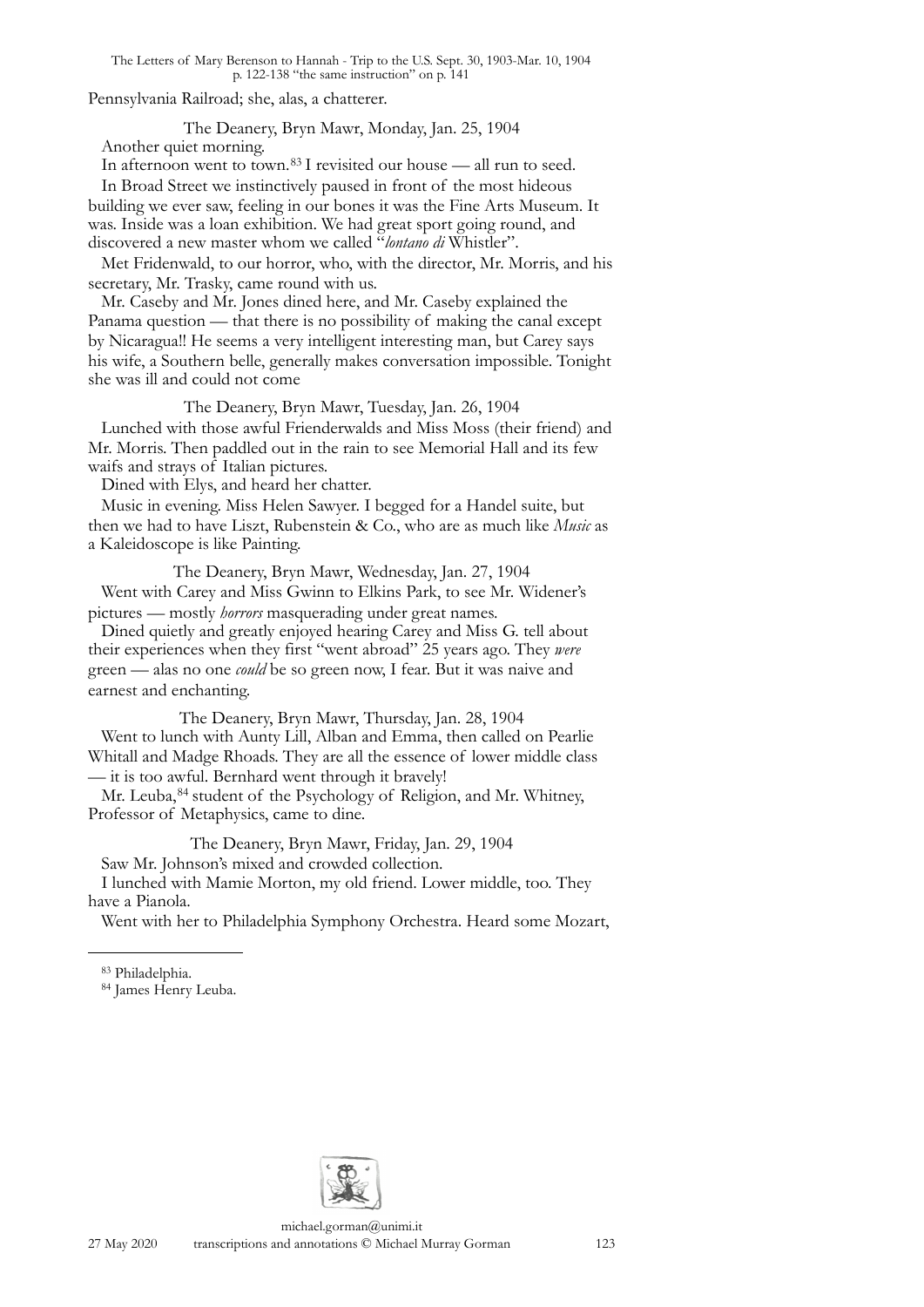### and horrors.

We heard that Arthur Strong had died. It is an immense relief. They say she[85](#page-2-0) is left practically penniless, so we suggested to ask her here as Professor of Archaeology at  $f$  400 a year. It might be an asylum to her for awhile.

The Deanery, Bryn Mawr, Saturday, Jan. 30, 1904

Quiet day — bad headache.

Mr. and Mrs. Talcott Williams to dine — he a great disappointment only a journalist.

The Deanery, Bryn Mawr, Sunday, Jan. 31, 1904 Bernhard lunched with Mr. Johnson, who was eager to know all his attributions, and was very nice.

I went out to Morristown with Will Nicholson and had lunch with Eliza and Whitall and their children.

Good talk in evening about aesthetics.

The Deanery, Bryn Mawr, Monday, Feb. 1, 1904

Heavy cold. Stayed in all day. Read *Awkward Age* (Henry James) but eyes gave out.

Mr. Morgan (biology) and Mr. and Mrs. Hoppin<sup>86</sup> (archaeology) to dine. Dull. Hoppin seems a bounder. They all went early fortunately.

The Deanery, Bryn Mawr, Tuesday, Feb. 2, 1904 Lunched with Aunty Lill. Reception at Coates' — not half bad. Good talk in evening.

The Deanery, Bryn Mawr, Wednesday, Feb. 3, 1904 Horace Eaton came down for the night delightful as ever. Talk on aesthetics.

Carey took us over Rockefeller.[87](#page-2-2)

The Deanery, Bryn Mawr, Thursday, Feb. 4, 1904 Talk with Eaton — showed him college. Lunched with John Thomas. Afternoon tea here, "Readers". Dined in Pembroke Hall.

The Deanery, Bryn Mawr, Friday, Feb. 5, 1904 Alumnae lunch here — Oh how depressing. Bernhard went to Johnson's and lunched in town. Barrett Wendell lectured on "Puritanism".



<span id="page-2-0"></span><sup>85</sup> Eugénie Sellers.

<span id="page-2-1"></span><sup>86</sup> Joseph Clark Hoppin

<span id="page-2-2"></span> $87$  Rockefeller Hall, a gift from John D. Rockefeller, was the last residence hall designed by Cope and Stewardson. Completed in 1904, 'Rock' is Bryn Mawr's largest residence.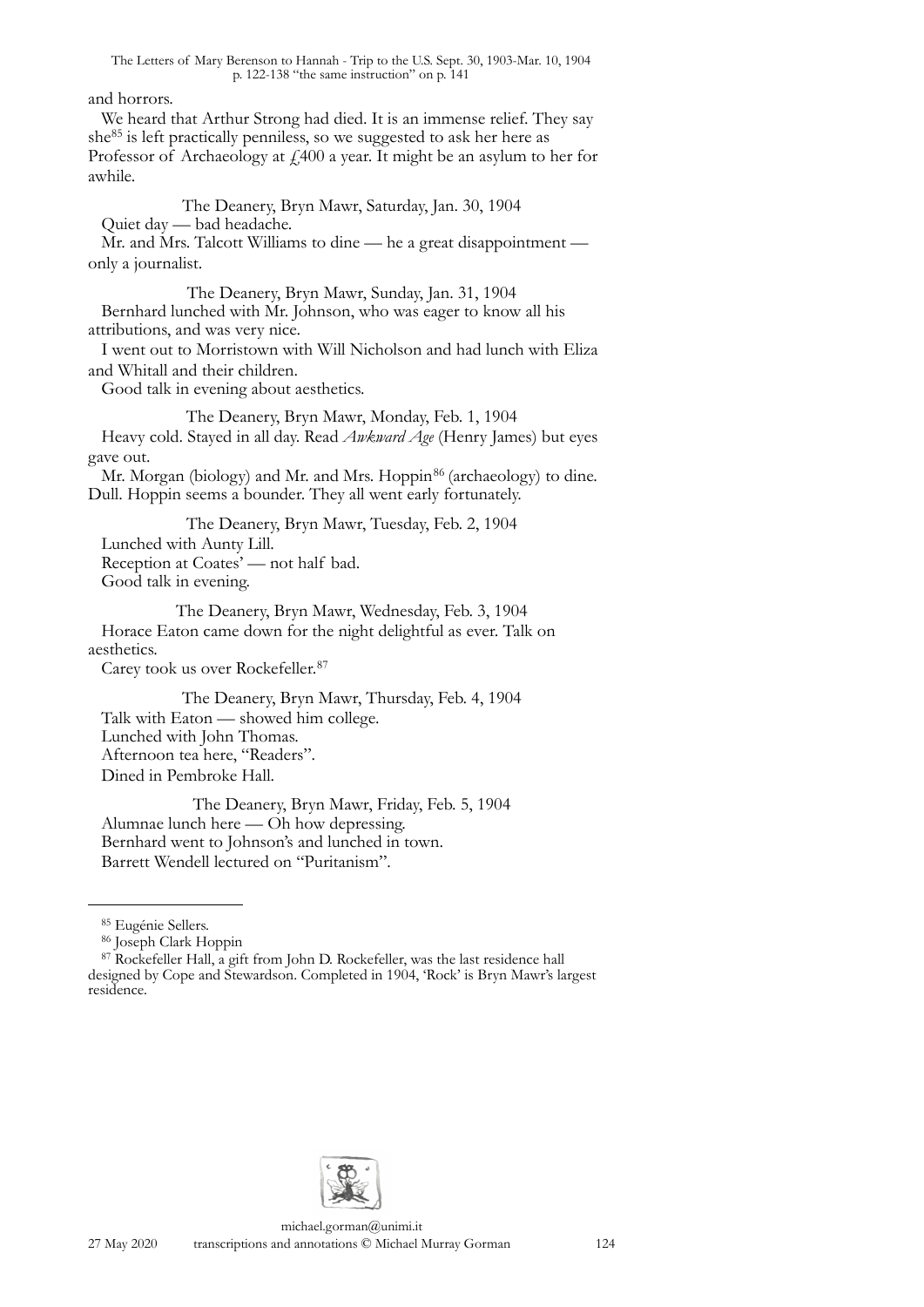The Deanery, Bryn Mawr, Saturday, Feb. 6, 1904 Bernhard lunched alone with Mr. Caseby, who predicted that St. Louis would soon be the really important city of the centre.

I lunched with Cousin Carrie Lawrence and her family and the Everetts — a dull, long, drawn out, middle-class lunch, ungarnished with conversation.

Then they trailed me a mile through the mud to "the most beautiful building in the United States", the Art and Science Building of the Pennsylvania University, where I was to lecture. This kind of building turned out to be a horrible be-mosaic-ed Romanesque structure of disagreeably coloured brick, it looked thoroughly German, and of course horrible.

The organization of the lecture was bad, but still the hall got packed, and I spoke for an hour. Miss Rapplier<sup>88</sup> introduced me. I felt it up-hill work, because the audience was peppered with faces of cousins and uncles and relatives of various degrees of kinship, who I *knew* cared absolutely nothing about Art in any form or shape (except the culinary). Still, I suppose it roused me to an unusual effort, for it appeared to be *enormously* successful.

There was a "reception feature" afterwards, Miss Harrison, daughter of the Provost, presiding — such an awfully nice, eager, intelligent girl. Carey told me afterwards that the dream of her life was to come to Bryn Mawr, but her fashionable mother made her "come out" instead. She evidently hates it, for she said to B.B. "Haven't you got a brother to marry me and take me away?" (I wish Uncle Logan was in the field!)

B.B. came after the lecture to the "social feature", and heard, as the people were streaming out, two ladies say, "Wasn't her speech interesting!" "Ye-es — but the *really* interesting thing is that she is the daughter of Hannah Whitall Smith!"

In the evening Bernhard dined with Mr. John G. Johnson, the picture collector and company lawyer, who listened with interest to all B.B. said about his pictures, and gave him a lot of advice about his own business affairs.

I dined quietly with Carey and Mamie Gwinn. Poor Miss Gwinn, she is absolutely enslaved by Carey, and treated as a silly wife. It's her own fault, but the truth is she never cared particularly about the outside world till she met Mr. Hodder. Now she is madly in love, and Carey has made it as nasty for her as possible. But the Casebys say that they think the fickle Hodder has no idea at all of marrying her. Poor Miss Gwinn! Her idea is that, as her mother disapproves of divorce, she would leave her money away from her daughter if she married Mr. Hodder. As long as the Mother lives, Miss Gwinn can feed on her romantic illusions. But people who know them, say that she will have a bitter awakening when the Mother dies.

c/o Miss Garrett, Baltimore, Sunday, Feb. 7, 1904 Packed, chatted, and came here to find poor Baltimore in flames.



<span id="page-3-0"></span><sup>88 ?</sup> Elizabeth R. Repplier (1877-?).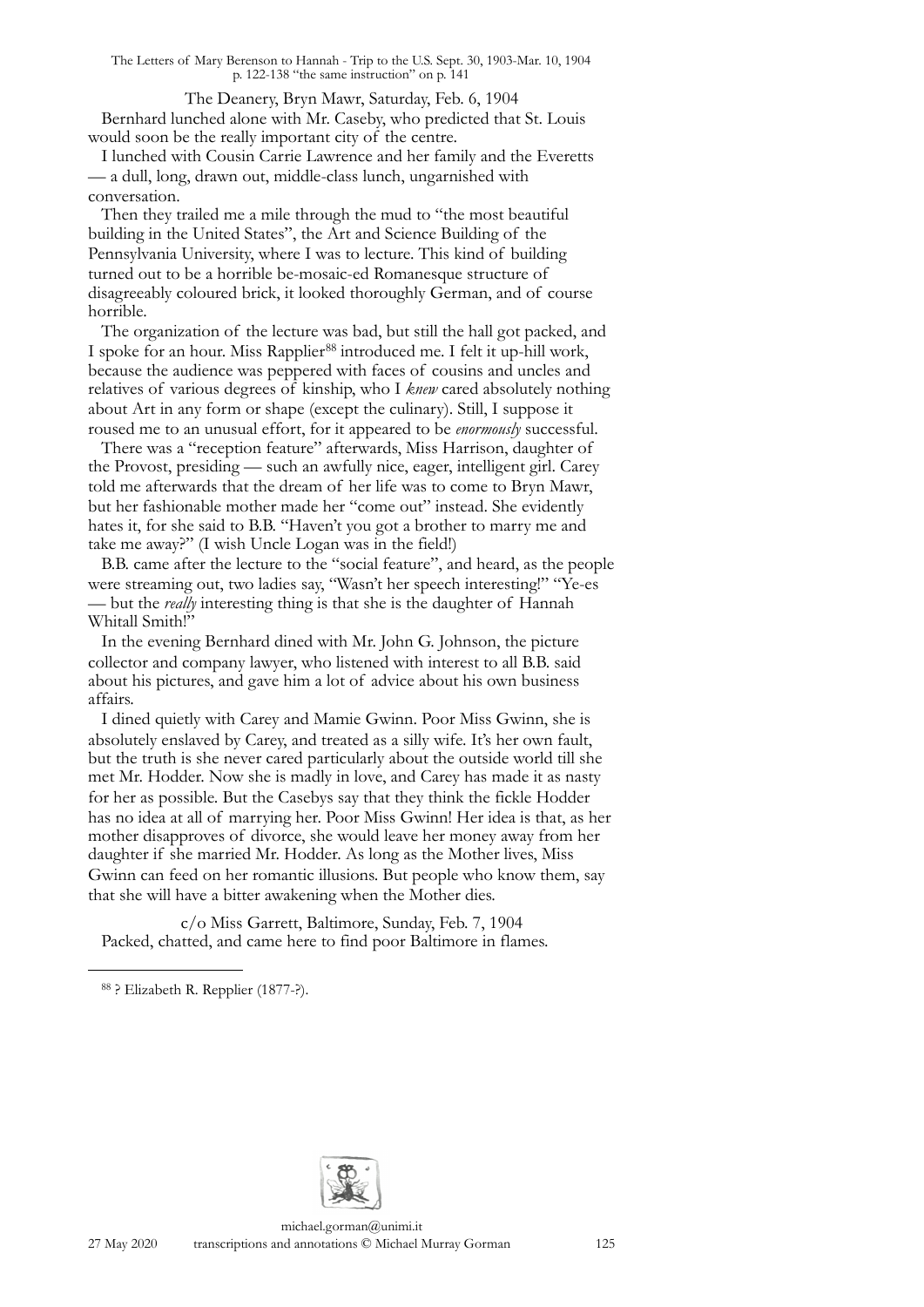Miss Garrett's kindly planned reception and dinner were shorn of all the active people, including the Mayor, who had to attend to the fearful fire. We watched it from the roof — great "sky-scrapers" flaring like giant torches against the sky, and showers of burning cinders pouring over the city.

Zoe and Harry and Margaret and Dr. Wright and Miss Dawson came to dinner. Margaret was wonderful, so calm, and bright, when she knew her husband's warehouse was burning

Miss Garrett's, Baltimore, Monday, Feb. 8, 1904 The fire is still raging. The whole of the business part of Baltimore is being destroyed.

We went nevertheless to see Mr. Walters' collection, which is horrible as regards the pictures and mixed as regards the thousands of Chinese and Japanese *objets* that bewilder you. Really a horrible perversion of the uses of art!

We also called on Zoe. Mr. and Mrs. Bonaparte (he a grandson of Napoleon's brother Jerome and his American wife Miss Patterson, Princesse Mathilde his half-aunt) dined there, and Mr. and Mrs. Brackett. Pleasant evening.

Miss Garrett's house is positively Sardanapalian<sup>89</sup> in its luxury, but it is hideous, hideous! All stencilled over in red and blue and yellow and filled with modern Indian carvings. And in spite of its luxury it isn't quite comfortable.

Miss Garrett's, Baltimore, Tuesday, Feb. 9, 1904

# *Fire out.*

Went out and saw the Bonaparte relics at Mr. Bonaparte's. Saw over the Bryn Mawr school.

Lunched with Margaret. Clover Carey was there, a tiresome goose.

Drove with Carey and Miss Garrett in the afternoon and saw the Johns Hopkins University and the Medical School, to which Miss Garrett had to give about half a million and endless trouble before it could be open to women. It was most exciting hearing the adventures of Carey-Aeneas and Mary-Achates in regard to it. Carey is a real "Founder", and this Medical College has made an enormous difference to the standing of women doctors everywhere.

Dined at Harry's. Zoe in bed with threatenings of a miscarriage — her fifth! This is fine for a doctor's wife. Mr. and Mrs. Palin, Mr. and Mrs. Buchler the other guests.



<span id="page-4-0"></span><sup>89</sup> characterized by the luxurious way of life attributed to the Assyrian king Sardanapalus.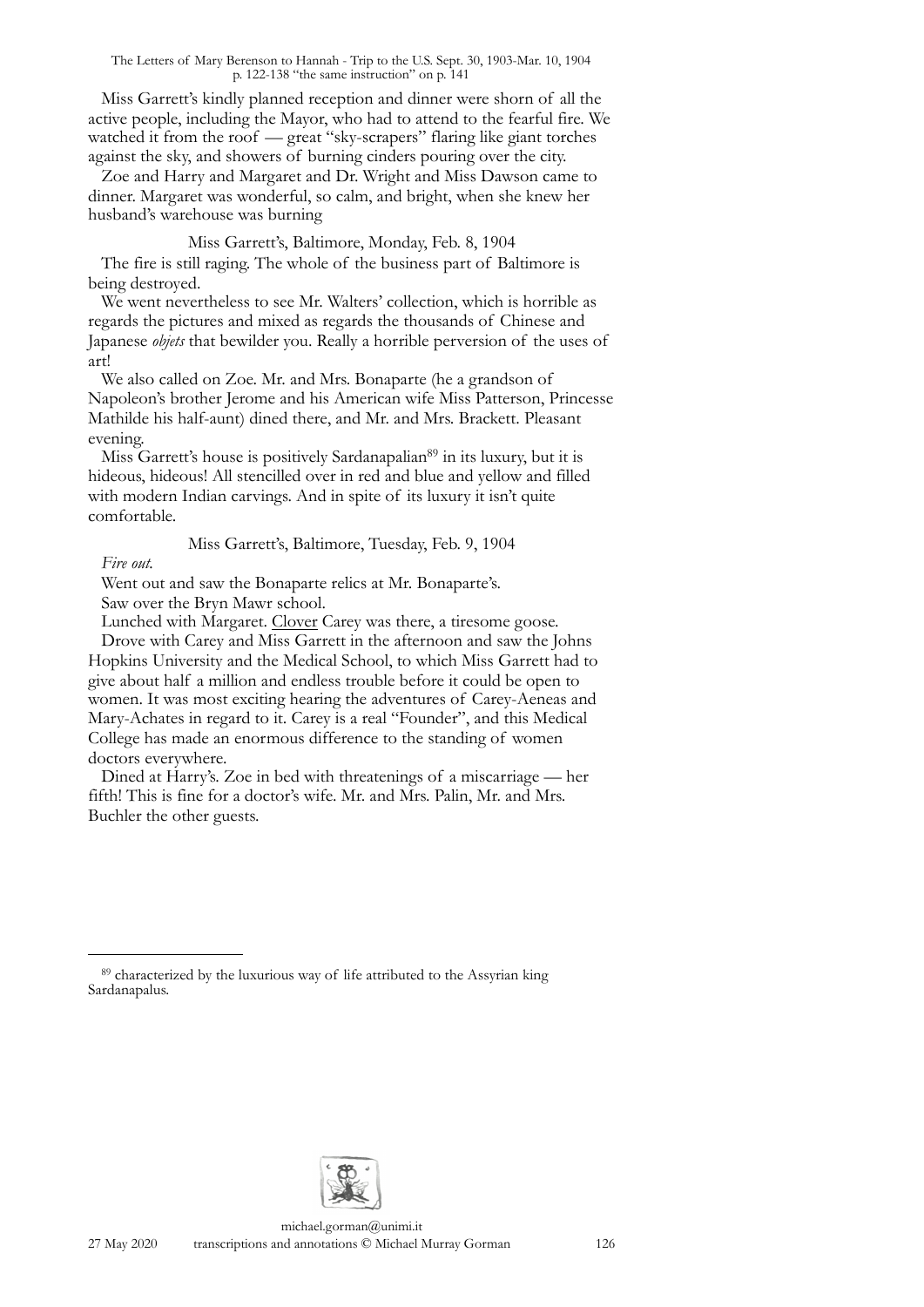> B-HS 1904.\_\_ [761-768] a four-page letter on writing paper

The Deanery, Bryn Mawr, <Tuesday> Jan. 26, 1904

#### Dearests,

What joy when we arrived late Saturday night to find such delightful home letters! Thine, Ray, telling about the glorious hunt I did thoroughly enjoy much more than I should have enjoyed the hunt itself! Thee must get thyself a top made, to go with that perfect riding-skirt [1.2] I gave thee the flapping green one is too awful. I daresay thee could get a ready-made jacket at Gorringe's<sup>90</sup> or somewhere like that, to go with it perfectly well. I not, go to Aunty Lu's tailor and get one made at once. I am sure thee can afford it, and it does really make such a difference! I am too glad, though, thee had the (so-called) "fun" of the hunt — it *sounded awful*!!! [1.3]

**Well, we are here at last, reposing in a comfort and luxury undreamed of. There never was anything more perfect than Carey's hospitality.** She has given us two extremely comfortable bed-rooms, and a sitting-room with two desks – all sorts of electric lights, endless books, writing-paper, stamps, a "thermostat" to regulate the heat of the rooms by turning a little [1.4] screw under a thermometer — This is a luxury!

This is our third delicious long morning with nothing to do, though I have written more than 50 letters and notes. Our curtains are drawn, à l'anglaise, at 8 by her nice coloured servants, and at 8.30 we have delicious coffee and hot rolls in our sitting-room. Do not think we are dressed by then — no, it is the luxurious hour of [2]

On Friday at Pittsburgh Frank and Bessie took us to see the Westinghouse electric works.<sup>[91](#page-5-1)</sup> One out of 50 of their buildings is a third of a mile long, filled with machinery. It seemed like a sort of Inferno, and there was even a mechanical Gergon floating above the abyss in the shape of a huge basketcrane, moving slowly along under the roof, carrying men to see to the tops of 8000 horse-power generators, and the like. [2.2] To see this black thing in the air come crawling along, starting more than a quarter of a mile away, between sky and earth, gave one the shivers. In fact, I couldn't stand any of it, and I longed to be back where one's nearest contact with machinery is the sight of a contadino driving two white oxen and a wooden plough through the furrows under the olives on a Tuscan hillside. I have to stomach for machinery, but, strange to say, B.B. was



<span id="page-5-1"></span><span id="page-5-0"></span><sup>90</sup> Frederick Gorringe's Department Store, Buckingham Palace Road, London SW1. 91 Mary's diary, Pittsburg, Pa., Thursday, Jan. 21, 1904

We took the 8 o'clock train, arriving here for lunch. Bessie Taylor met us and took us to her Club to lunch, up in the 19th story of Mr. Frick's building. I looked out into the semi courtyard and saw many rows of plate-glass windows, brilliant lighted, opening upon interminable rows of type-writers whose hands went (to me) noiselessly moving, moving over the small machines, ceaselessly, endlessly. I can never forget it!

We went to Bessie's (7422 Penn Avenue) and had dinner, and then went to hear her husband, Frank Taylor, talk to his foreman. They have 9,000 employees in their Pittsburg works — Westinghouse Electric.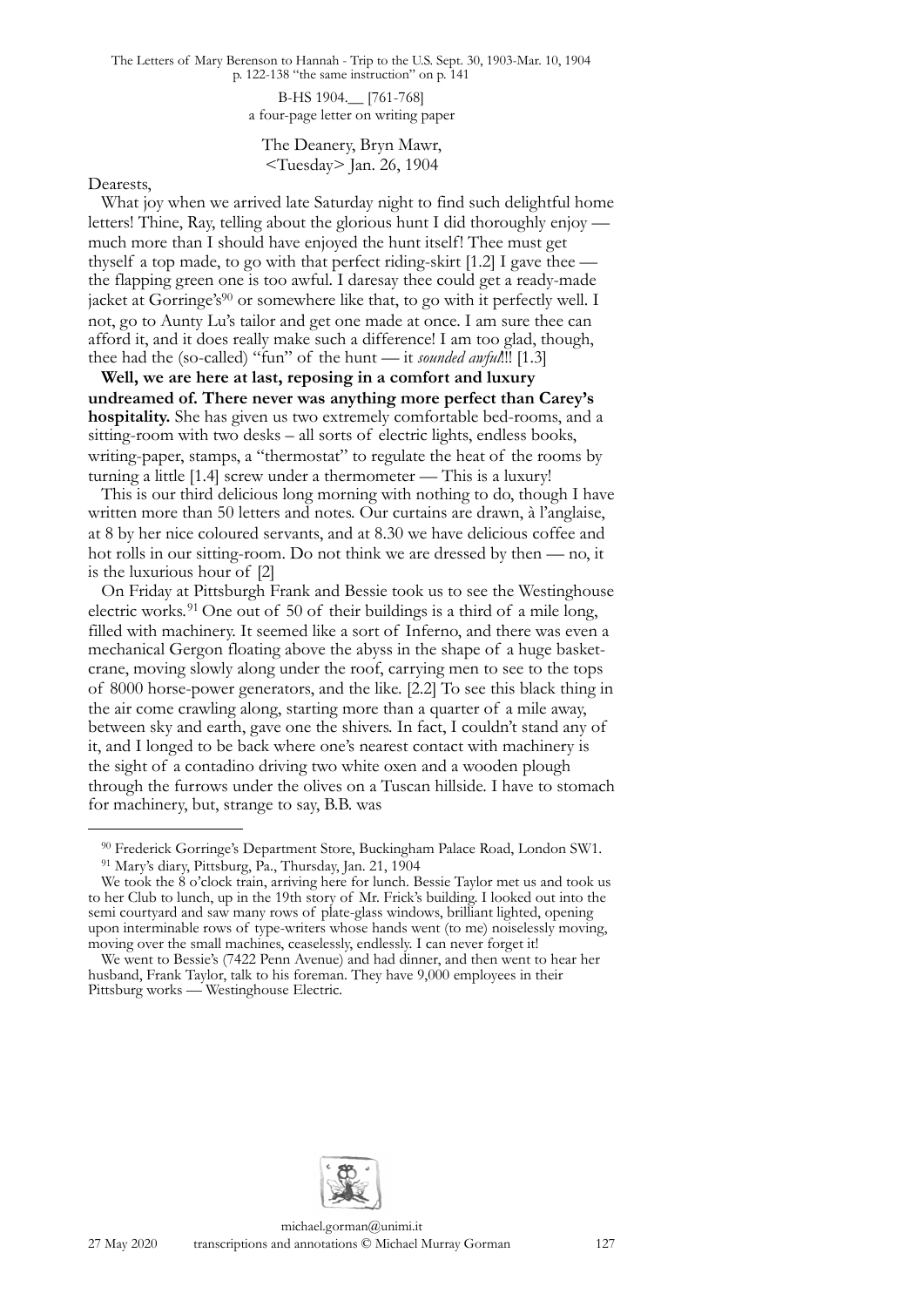#### a page 3 cut away by Hannah

[4] able, is able, to take all this side of America, the vast industrial expansion, and the iron roads across the continent, the opening out of lakes and mines, and so forth, as a sort of heroic, pre-Homeric stage in human history, the time of the Founding of Races and the Conquest of the Forces of Nature (I have to use capitals!). He is very much [4.2] inspired by it, and feels himself to be a mute, inglorious Homer. I daresay that's the way to take it. But machinery appalls me. I liked Frank Taylor, though, he is a typical business man of the best sort. Bessie's development has not kept pace with his — the Nicholson element has grown stronger in her than I imagined it possibly could; [words crossed out] [4.3] her house is most amazingly "middle", considering their wealth. She hasn't advanced a step artistically or intellectually since the Filbert Street days.

Which reminds me, I made a pilgrimage there, to Filbert St. 1315, 1317,<sup>92</sup> yesterday. The neighbourhood has gone all to the bad. Grandpa's house is a low-down eating [4.4] house, ours a nasty second-hand clo' shop, with the doors off their hinges and the window-panes broken. Arch Street, too, respectable Quaker Arch Street is a horror.

We walked along Broad Street and instinctively stopped in front of the most hideous building we ever saw, feeling in our bones it must be the Academy of Fine Arts. And it was! The only interesting thing in it is thy famous group of "Hero & Leander" (such a horror!) [5] and Story's Jerusalem. That we were amused to see on account of Henry James' *Life of Story* which we have just been reading. Bad taste and lifelessness could scarcely go further than he managed to do in that figure — no, I am wrong, taste *might* be worse.

We had great sport going round the loan exhibition and discovering [5.2] new painters like "Lontano di Whistler" and so forth. Bernhard was very amusing, and various people drifted up to us to enjoy themselves, and went away saying it was the most diverting hour they had ever had in a picturegallery.

I must close hastily now, for it is time to dress and go into town. We're going to "Memorial Hall" today, to [5.3] see the few Italians that have strayed there.

On Thursday we lunch with Aunty Lill. We are to see all the collections and collectors here. Carey arranged *everything*. She is superb.

We stay here till the 7th, then go to Miss Garrett for 2 days, then to Washington.

Write always to Baring, Magoun & Co.

Ever and ever so much love (in haste),

Yours, M.



<span id="page-6-0"></span><sup>&</sup>lt;sup>92</sup> in downtown Philadelphia, now next to The Notary Hotel.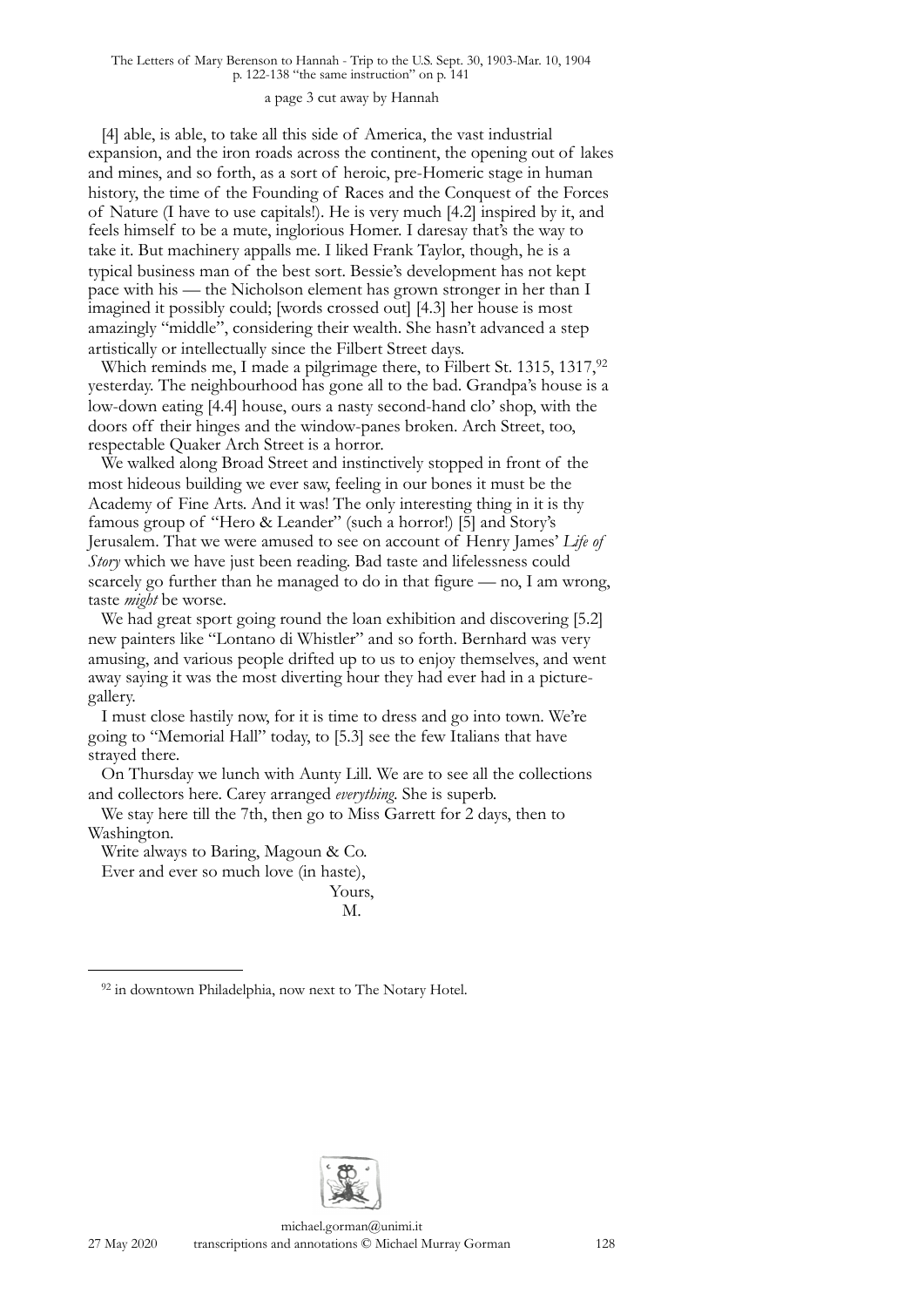> B-HS 1904.\_\_ [769-774] pages 2-4 of a letter on writing paper

## <Bryn Mawr, Thursday, Jan. 28, 1904>

Let me see, where was I in my last letter? It must have been Monday,  $93$ when we went to the Academy of (so-called) Fine Arts. I forgot to say that as ill luck would have it, we met a kind but awful Jew named Friedenwald at the door of the Academy, a worthy but somehow unbearable young man whom Zangwill sent to us last Spring. In a sort of despair (for we have lost our Baedeker!) we [2.2] arranged to let him take us to Memorial Hall on Tuesday, and when the appointed day came the appointed victims were ready. We were fatted up for the sacrifice by a lunch at Philadelphia's smartest restaurant, the Bellevue, where a band deafened our ears as we partook of Mr. Friedenwald's elaborate lunch. His sister was there, and a Miss Moss of sub-literary fame, also Mr. Morris, the director of the [2.3] Academy. Miss Friedenwald was to me somehow so awful I could hardly endure it, but Mr. Morris told some very funny stories. Among them was a Quaker one which thee, Grandma, will appreciate.

It was of a Jersey Quaker farmer who brought in butter twice a week to his Philadelphia clients. One of them said one day he had heard that this farmer's daughter was married. The old man was most reluctant to admit it, but at last, with a groan, he confessed [2.4] it was so, that his daughter had married a man employed in the manufacture of pianos. "But" he added, "it is a matter for rejoicing that the young man is not employed upon their carnal parts!"

After the lunch the Friedenwalds took us out to Memorial Hall, the last remnant of the "Centennial" of 1876. There we fund a lot of indescribably modern pictures, and a few odds and ends of Italians that we had know about knocking round in the shops of the London [3] dealers. Why anyone ever buys such rubbish, I cannot understand. However, there it was, purchased by a Mr. Wilstack, and by him left — as Dooley says — "to a defenceless Art Museum".

We struggled home in the rain, and went to dine with the Elys across the way. Mr. Ely is the head of the "motor construction" of the Pennsylvania Railway, a very interesting man of the type we like, but his wife is [3.2] of the chattering, putting-herself-forward variety, so of course Mr. Ely, with true American chivalry, kept quiet.

In the evening we had music; I wheedled in a little Suite by Händel, but the rest was chosen by Mrs. Ely and was that sort of modern stuff that to my taste is as much like "Music" as a rapidly changing Kaleidoscope is like a "Picture". The thermometer dropped 50 degrees in the night!

On Wednesday Carey and Miss Gwinn [3.3] came with us to see Mr. Widener's pictures. He keeps them in a gallery in his magnificent country place about 12 an hour out on the Reading Road, at Elkins Park. His house is not bad at all, XVII century Italian style, with beautiful terraces, and



<span id="page-7-0"></span><sup>93</sup> Written above 'Tuesday' (crossed out)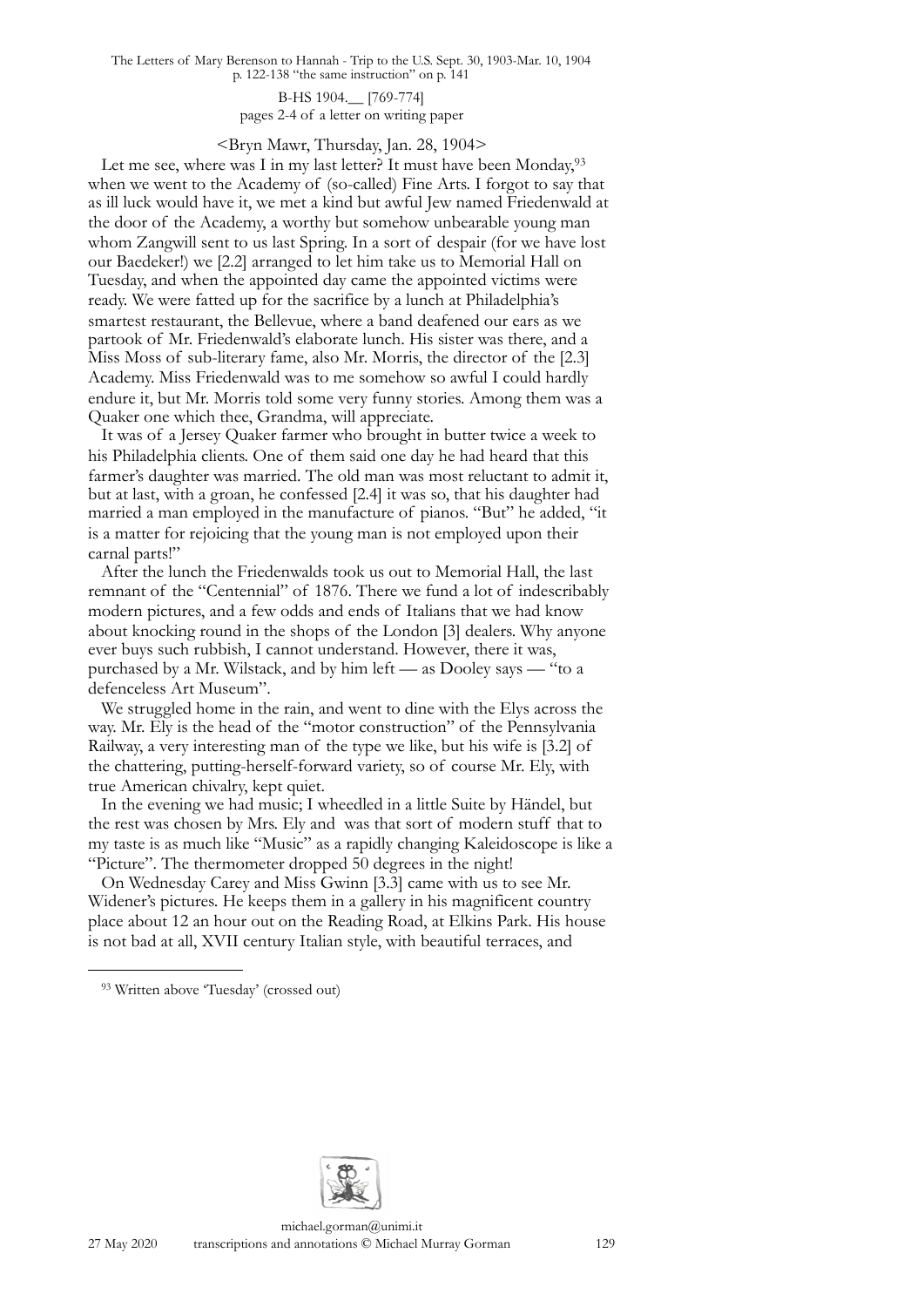splendidly placed on a hill. His pictures are about the rottenest we have seen yet. Agnew has just simply dumped off all his unsellable [3.4] rubbish upon this ignorant squillionaire – including a vile copy of Mrs. Gardner's Chigi Botticelli which we knew for years in Florence, and which they told Mr. Widener was "the original". But was was worst of all was to see the place of honor occupied by a worthless picture my cook, Carlo, took me to see years ago in the Via Santo Spirito, which I refused to buy at 500 lire. the Agnews got it and prettified it up a bit, and sold it as a priceless [4] Filipppino! Mr. Widener's Italians are bad enough, but I really believe his Velasquezes and Watteaus and Rembrandts and Van Dycks are worse!

We came back much more quickly than we had expected to, and were in time to get lunch at Dexter's, that place on 15th and Walnut St. where thee used to take us, Mother, when we had been to the dentist's. It is exactly the same, with the same sign [4.2] "White Mountain Cake" hanging outside. I had quite a thrill of sentiment upon going in, and I was greeted by the same smell it had in my childhood.

Afterwards we shopped a little and got our cabin on the Kaiser Wilhelm der Zweite, sailing on March 15 and due in Plymouth March 21. It begins to seem every near, thank heavens! We had a quiet dinner in the evening.

> the final words on the last line crossed out; the remaining half of the page evidently eliminated

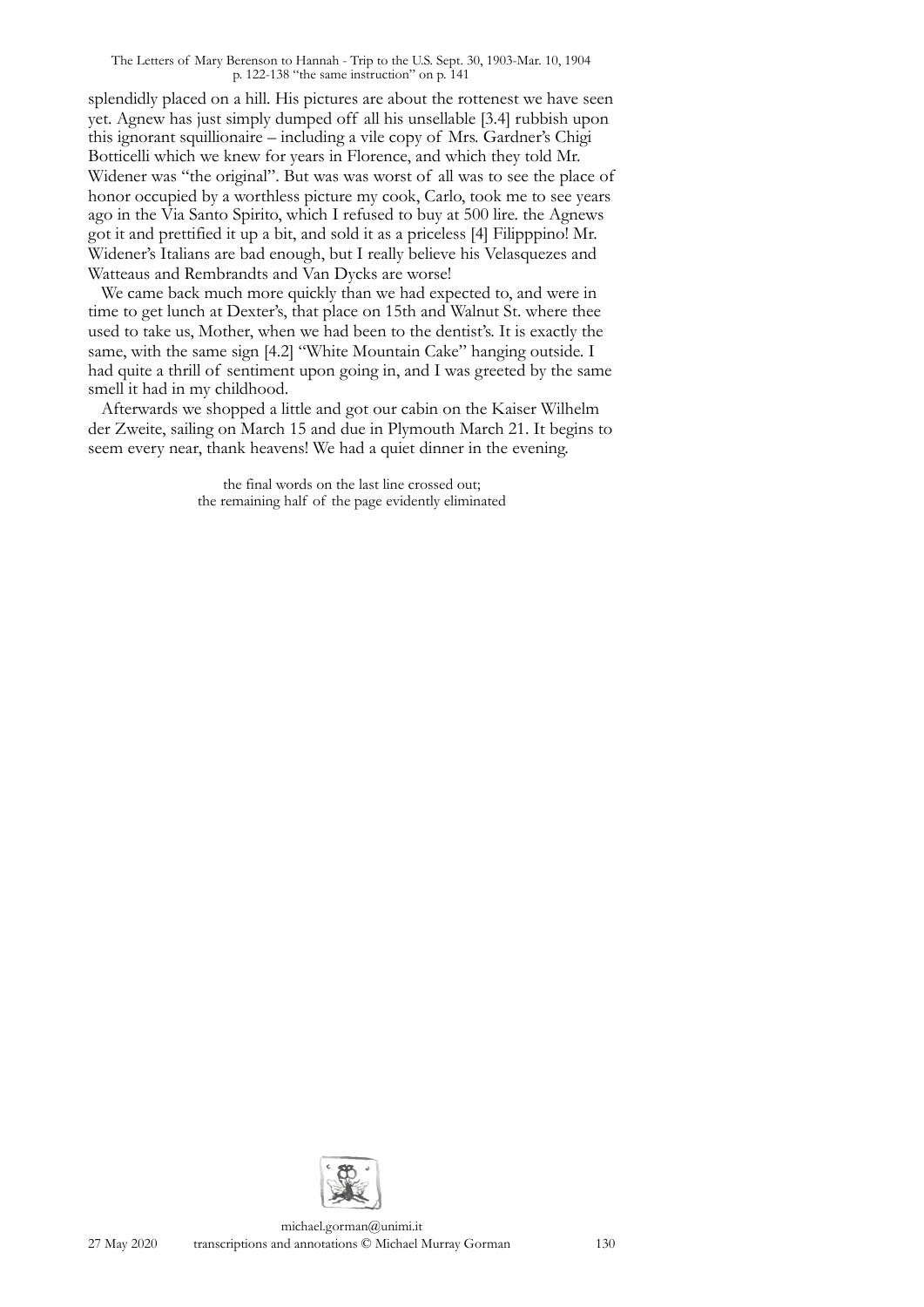> B-HS 1904.\_\_ [775-781] a four-page letter on writing paper

The Deanery, Bryn Mawr, <Monday> Feb. 1, 1904

Dearest Mother,

Thee and Ray can decide about the length of "leave of absence" necessary, as you know about her holiday and Winnie's. But it is just as well, I should say, to ask for four weeks. I hope my letter to Mrs. Buckley reached you all right. I wrote at once upon receiving Ray's request, I think from Chicago. If it has [1.2]

the verso of p. 1 (scan 775) missing

[2.4] I am afraid she has not an easy road before her, as Mr. Strong<sup>94</sup> can't have left her money enough to live in the style she likes — or in any independent style, I fear. But of course America may seem to her like a dreadful exile, and she may prefer struggling along somehow or other in England. But it is beautiful here, and quiet, and her work would be useful and appreciated. [2]

I am so sorry I gave thee no address. Thee must have missed a post card of mine, for I wrote to thee saying to direct to the Bankers, that, after the Plaza, I wouldn't try private addresses. it is only a delay of one post any how.

We aren't trying to do much in Philadelphia. This is no vineyard for our vines! Carey [2.2] says — and it seems true — that it is a very unintellectual and inartistic town. Certainly the collectors, and the director of the Gallery, are perfectly uneducated people. The President of the Academy, Mr. Ed. Coates, is giving us a reception today, in Germantown, but I know we shall be bored to death. We have met Carey's most vaunted friend, Mr. Talcott Williams, [2.3] but he is nothing more than an agreeable journalist, a type we don't care much for — we didn't tell her this! We have met the professors and their wives, one or two of them very interesting. We *could* have made an effort, and gone out a great deal more, but it has been bliss to stay quietly here in this extremely comfortable haven. I think we needed the rest after that [2.4] Western trip. And now that we are quiet and resting, B.B. begins to feel homesick for Europe, for all the beautiful things there, and for the sort of life we try to lead. Nothing, now, would induce him to stay over here! But it has been worthwhile to come, and I hope it will be profitable. I think it can't help being, although nothing definite has come of it yet. If nothing does before we leave, we shall be rather hard up for a time. [3]

We took dinner the other night with the Casebys, who were Mr. Hodder's best friends here. They say they are perfectly sure he does not want to marry Miss Gwinn, and that a fearful tragedy is in store for her. For she is as much



<span id="page-9-0"></span><sup>94</sup> Sandford Arthur Strong (10 April 1863 – **18 January 1904**) was an English [orientalist,](https://en.wikipedia.org/wiki/Oriental_studies) art historian and librarian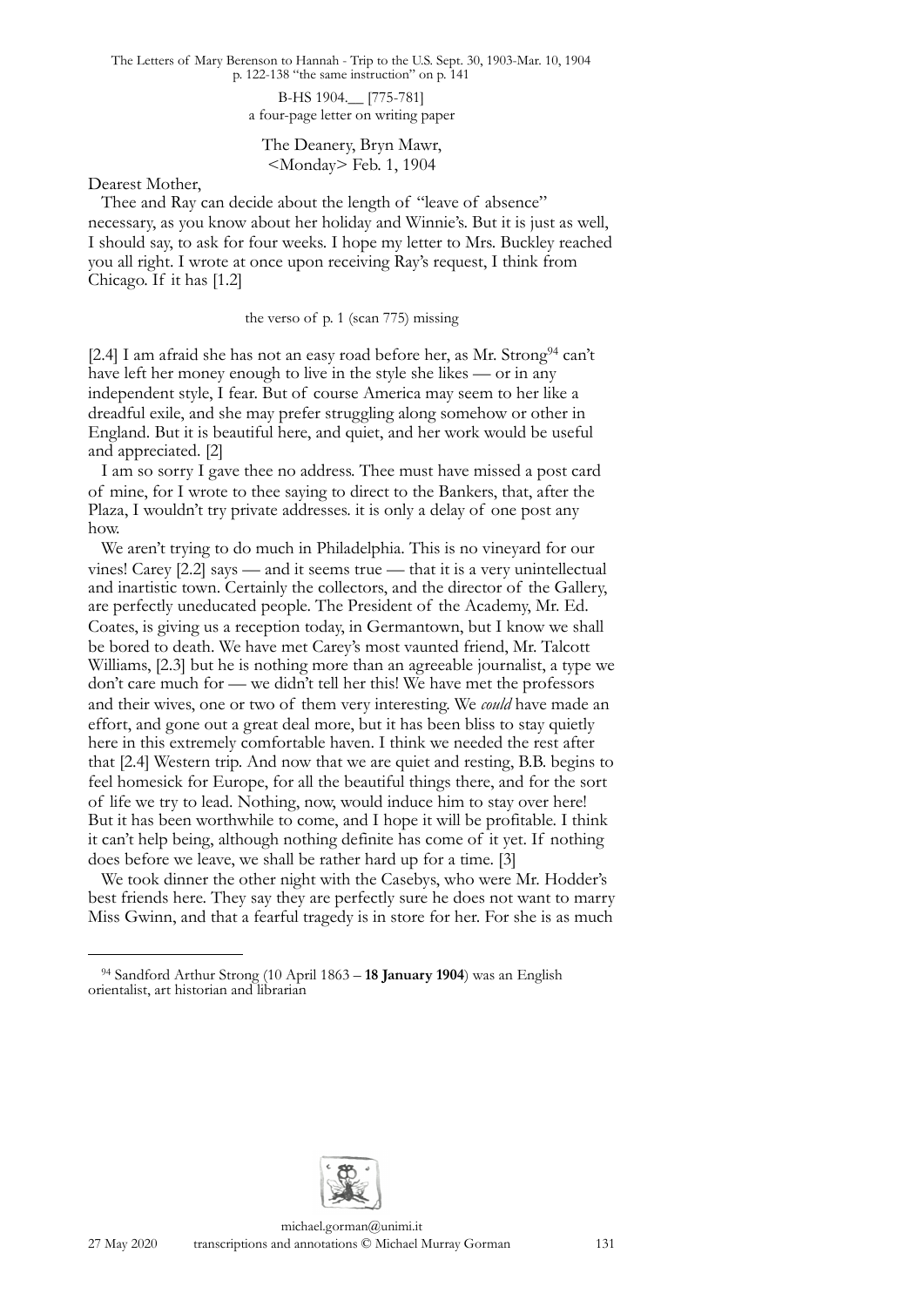in love with him as a romantic woman can be with a man. The moment we are alone with her she talks of him. Carey evidently hates the whole [3.2] affair as thoroughly, that she won't even admit any virtue in Mr. Hodder's chief, Mr. Jerome. She doesn't like Mr. Caseby either, though he seems to us a very able man, and I think it is because Mr. Hodder stays there when he comes. He used to come every week, but now he hardly comes at all — only twice since College opened in the autumn. They are quite [3.3] sure that he wants to get out of it.

Thee mustn't, however, say a word of this to Carey; it would make endless trouble. She knows, too, I daresay, and she will be ready to stand by her friend when the crash comes. They all think she has behaved in a very kind and dignified way about it, but they blame Hodder and Miss Gwinn a great deal for making such [3.4] talk as they did among the students, when they were both professors here, and he married. However, that is past. he is divorced, and his wife and two children are away in Switzerland, and Carey is now *au courant*. But Miss Gwinn is so charming, and so pathetically in love, that it makes one's heart ache to think what is probably in store for her. However, he may be nicer than his friends imagine! [4]

You will see from the enclosed card that I am to lecture next Saturday, "with a reception feature added", as they said in Cleveland. We are to lunch first at the Lawrences, and I will get all thy Circular letters, Grandma. Which reminds me to say that everybody I meet in crying out for more. They have been really appreciated I can [4.2] assure thee.

I spent Sunday at the Whitall Nicholsons in Moorestown, while Bernhard was with the collector, Mr. Johnson. Will Nicholson came out and in with me on the train. Whitall met us, looking old and bent, and broken. He seems to have no more go left in him. Whitall, Tatum & Co. have rolled over him, as over [4.3] John Whitall, who, they say, never goes anywhere and sees anyone, though he is in England now on a little trip for his health. Eliza was lively and very lower middle, and the children seemed to me unspeakable.

I am going over to Aunty Lill's to lunch today, before Miss Coates' reception. Carey has asked Will Hills and his wife to come to lunch tomorrow [4.4] and we lunch with Mamie Brown Morton on Friday, and with John Thomas on Thursday.

I must close now, and go for my train.

My congratulations to Ray on her early rising!! How I do long to see you all again.

> Lovingly, M.

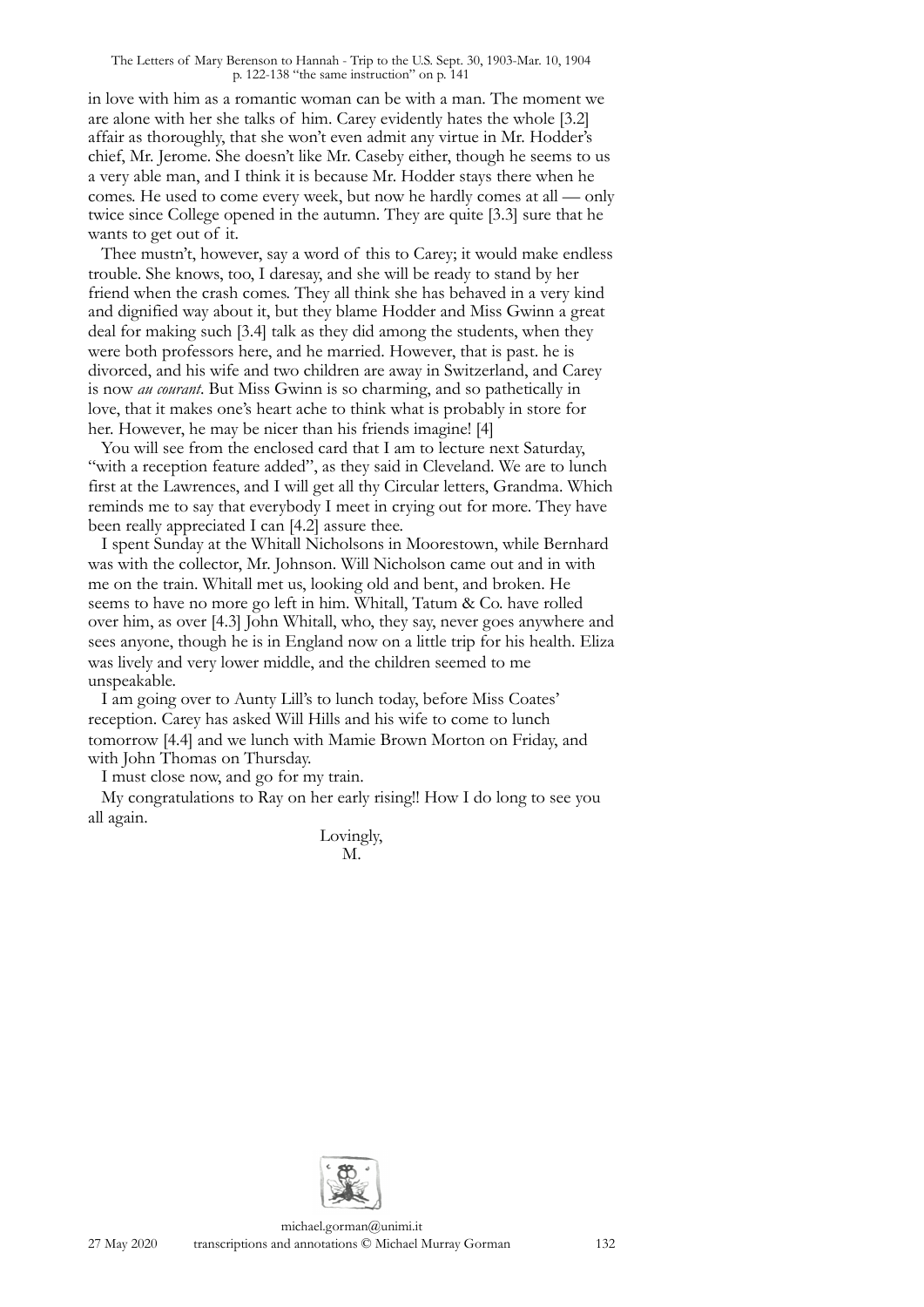a fragment of a letter [701-702]

## <? Tuesday, Feb. 2, 1904>

the world getting Carey and Mamie to tell about their experiences when they first came abroad.

Today has been a day laid as a burnt offering upon the altar of the family. We lunched with Aunty Lill, who seems very well recovered from her

illness, and who rose to the occasion and "entertained" B.B. as well as her deafness would admit.

We had a rather weird lunch, though, with Alban and Emma, both fearfully deaf, and very strange [1.2] combinations of food, which Aunty Lill was very eloquent about.

First raw oysters, then "okra" soup, then — the truly marvellous course — *fricasse* of turkey with ham, cranberry, potatoes, celery, turnips, water-ice (in glasses) and lobster à la Newburg (reeking with sherry) all together.

B.B. was quite bewildered, **but I ate everything all at once and was very happy**. We ended up with cheese and salad, and then another ice cream, with wine sauce. When this repast drew to

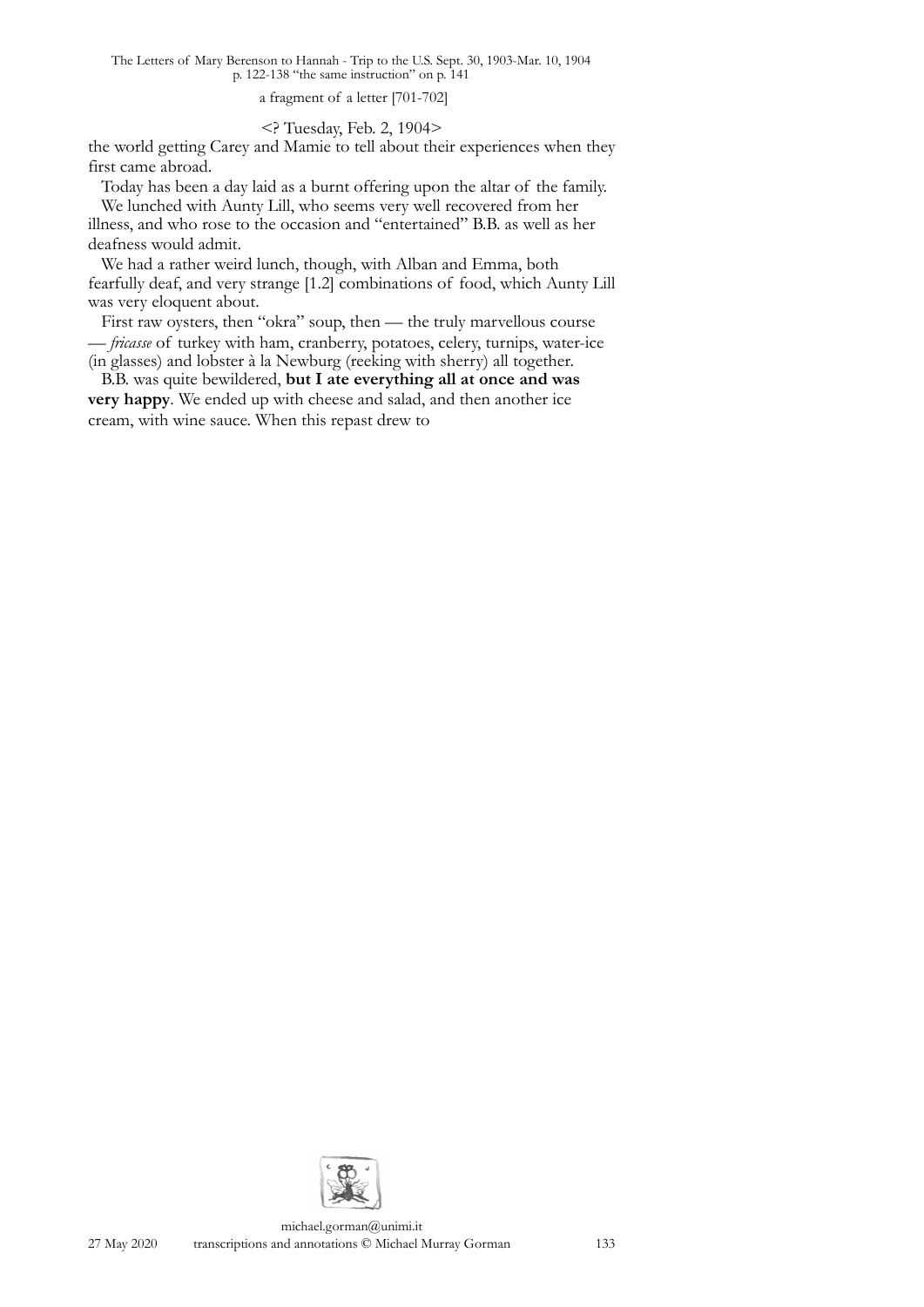> B-HS 1904.\_\_ [782-785] a two-page letter on writing paper

The Deanery, Bryn Mawr, <Friday> Feb. 5, 1904

Dearests,

You must excuse a short letter today, but my eyes have gone very queer, and I can't read or write. The letters simply dance about on the page, and the lines [1.2] run into each other. If it goes on I will consult an oculist, but it has only been going  $\langle$ on $\rangle$  a few days, and I am just resting my eyes. It came on with a heavy cold which I checked by rhinitis, but which left a [1.3] toothache, ear ache and these queer eyes.

We have seen a great deal of the College by now, and are simply amazed at Carey's ability in organizing. Rockefeller Hall — the new one — is going to be almost perfection; and it is beautiful. I saw a "suite" of [1.4] four rooms, looking out on the Campus that would be ideal for the Twinnums!!

We haven't done much except see relatives since I wrote. We are going to lunch with Uncle William today. I had lunch with Aunty Lill on Tuesday she was going to Lakewood with Emma [2] and the children. She seemed very lively, but silly, and Emma said she seemed queer sometimes. But this is no new thing, is it?!!

The Coates gave us a nice reception, really it was rather nice; and we could have been on the go all the time. But B.B. [2.2] has not felt well, and has enjoyed the rest, and nice talks with Miss Gwinn to the full. Mr. Johnson, the picture collector, has written him a very enthusiastic letter, and begged him to come in and dine on Saturday. [2.3] Carey thinks it will lead to business.

I lecture tomorrow, Miss Repplin "introducing" me. The next day we go to Baltimore. I am coming back to lecture at the College in March.

In six weeks we shall be half way over — what [2.4] joy to think of it. We both wish it were now, in spite of all our introductions in Washington and the Whistler Exhibition in Boston and everything.

B.B. is beginning to get homesick, I'm glad to say.

But farewell. I won't try my eyes any more. Lovingly,

M.

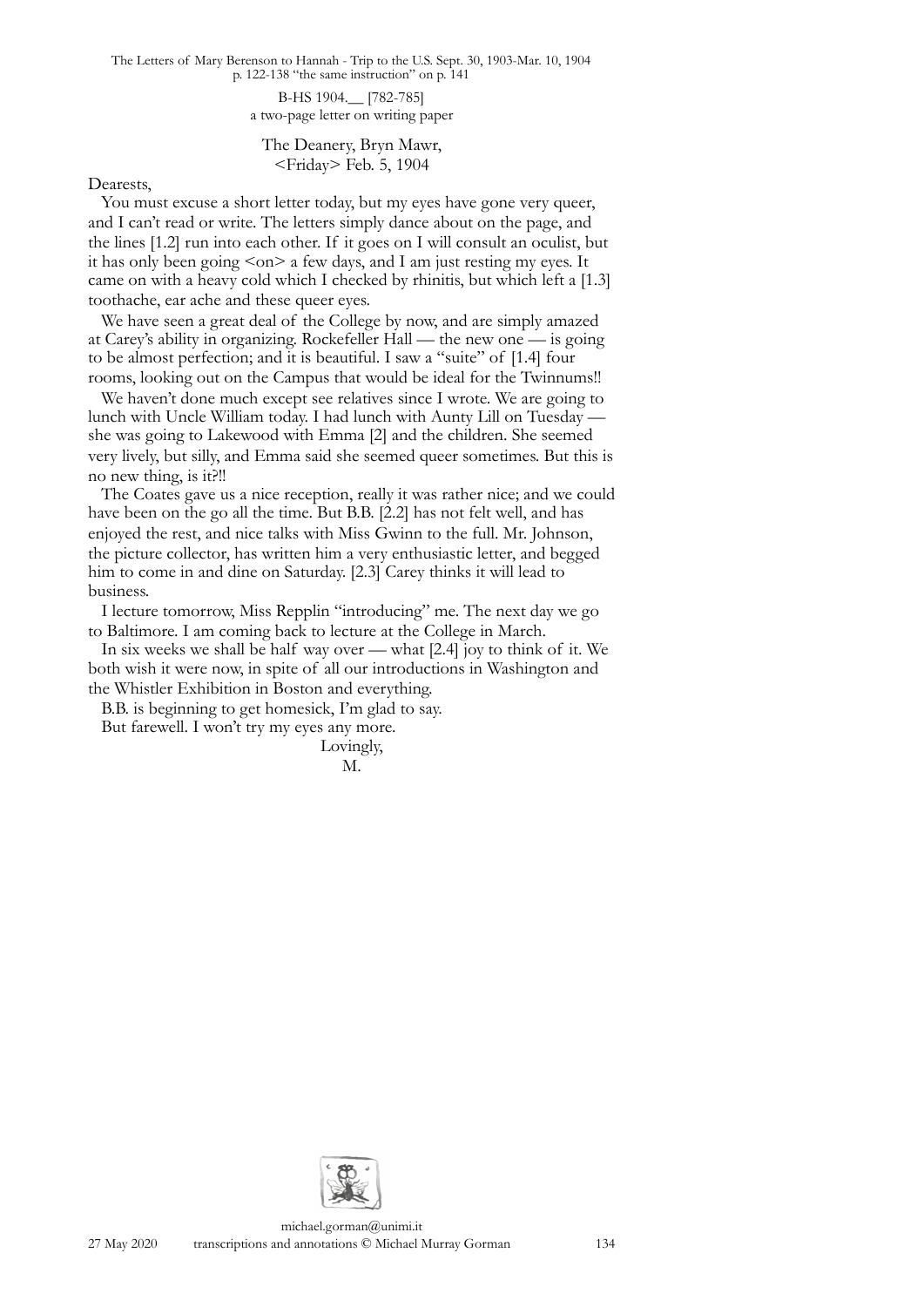> MB-HS 1904.\_\_ [631-632] a one-page letter on writing paper

Miss Garrett's, Baltimore, <Monday> February 8, 1904

Dearest Mother and Children and Family,

My eyes came to of themselves the day after I wrote to you. I think the trouble was just a general inflammation in the head, which included mild ear-ache, tooth-ache, and a lot of other Gummidging complaints — all passed by now. My eyes seem all right too.

Let me see — [1.2] where was I? It must have been Friday morning when a home letter came, and also a cheque for  $f$ , 82, which I sent on to thee, Mother, asking thee to pay the Dentist and Debenham. (I enclose their bills, which came to about  $\ell$ 4 more than I thought.)

I went into Philadelphia and posted the letters, and then went to old Wanamaker's and did some long-delayed shopping, buying myself a hat to replace [1.3] a battered old brown scow I have worn too long. We were to have lunched with Mamie Morton, but her children fell ill with influenza, so it was put off. Bernhard, however, lunched in town, got his hair cut (thrilling and difficult event!) and went again to see Mr. Johnson's pictures, but I came out and had lunch at the Deanery with Carey and Miss Gwinn and half a dozen of the alumnae. The afternoon was spent in a long talk with Miss Gwinn, the evening in listening [1.4] to a College lecture by Barrett Wendell.

## Evening

I will post this, with some newspaper cullings Carey brought, for she came down to find out the truth about this terrible Fire — all the telegraphic and telephonic communication being cut off. It is most awful. I will tell you about it in a letter posted tomorrow.

I just send this tonight, in case the "mails" are upset and tomorrow's doesn't come in time [1] to assure you that we aren't burnt up, but well and happy, although distressed in this calamity to Baltimore.

> Lovingly, M.

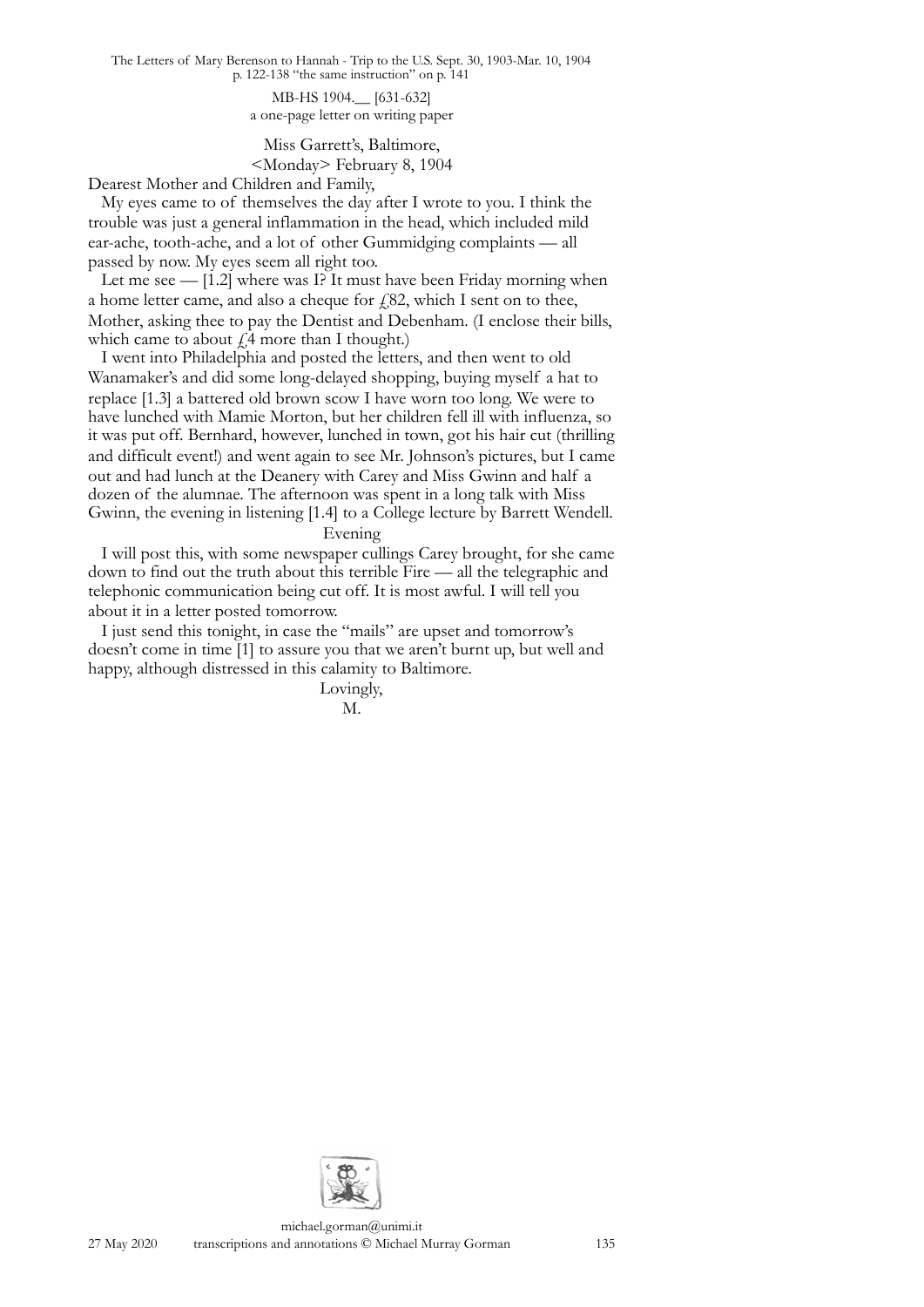> MB-HS 1904.\_\_ [629-630] a one-page letter on the stationery of 101 West Monument Street, Baltimore, Maryland

> > <Monday> February 8, 1904

Dearest Aunty Lill,

Thy letter has just come, with its good news about thy health. I am sure it was a wise thing to go, difficult as it is to tear one's self away from an attractive and thoroughly comfortable home like thine!

When I stood up to begin my lecture on Saturday, the whole room (which was full) [1.2] seemed alive with faces of relatives, familiar faces, grown a little older, but friendly and home-like. This, however, made it difficult to speak! I felt like saying, "Dear Cousins, I know you don't care (for I knew they didn't) about Italian Art, shan't I just spend a pleasant half hour telling you about Mother and Alys and Logan?"

But I had to pull myself together, and go on with my subject, and I daresay it [1.3] went off fairly well, for, although I was not really satisfied with myself, the people afterwards were most kind, and eager for me to speak again at the Contemporary Club. Bernhard did not come to the lecture (he was not at all well), but he arrived in time for the reception at 4 o'clock. He said he hears two ladies saying, "How well she spoke!" "Yes, and she looked very nice!" "Yes, but the *really interesting* thing is that she is the daughter of Robert and Hannah Smith!" [1.4]

So thee sees I had an audience already disposed to be friendly to me. Mr. and Mrs. Coates were there, and were very cordial and kind.

Mrs. Harrison, the Provost's wife, was ill, but her daughter received in her stead, and we found her a charming girl, and hope to see more of her.

Dear Alban was there, and I nearly kissed him afterwards, I was so glad to see him!

I told Carey about May Cosse, and I will ask Miss Garrett about a maid for thee.

We have arrived in a city of disaster, for an uncontrollable fire, raging for 24 hours, has already consumed fifteen millions worth of buildings in the business part of the town. It is [1] a most terrific spectacle — we watched it from the roof last night. But it is a horrible disaster. No headway yet has been made in stopping it.

I will write soon again.

Thy loving niece, Mary

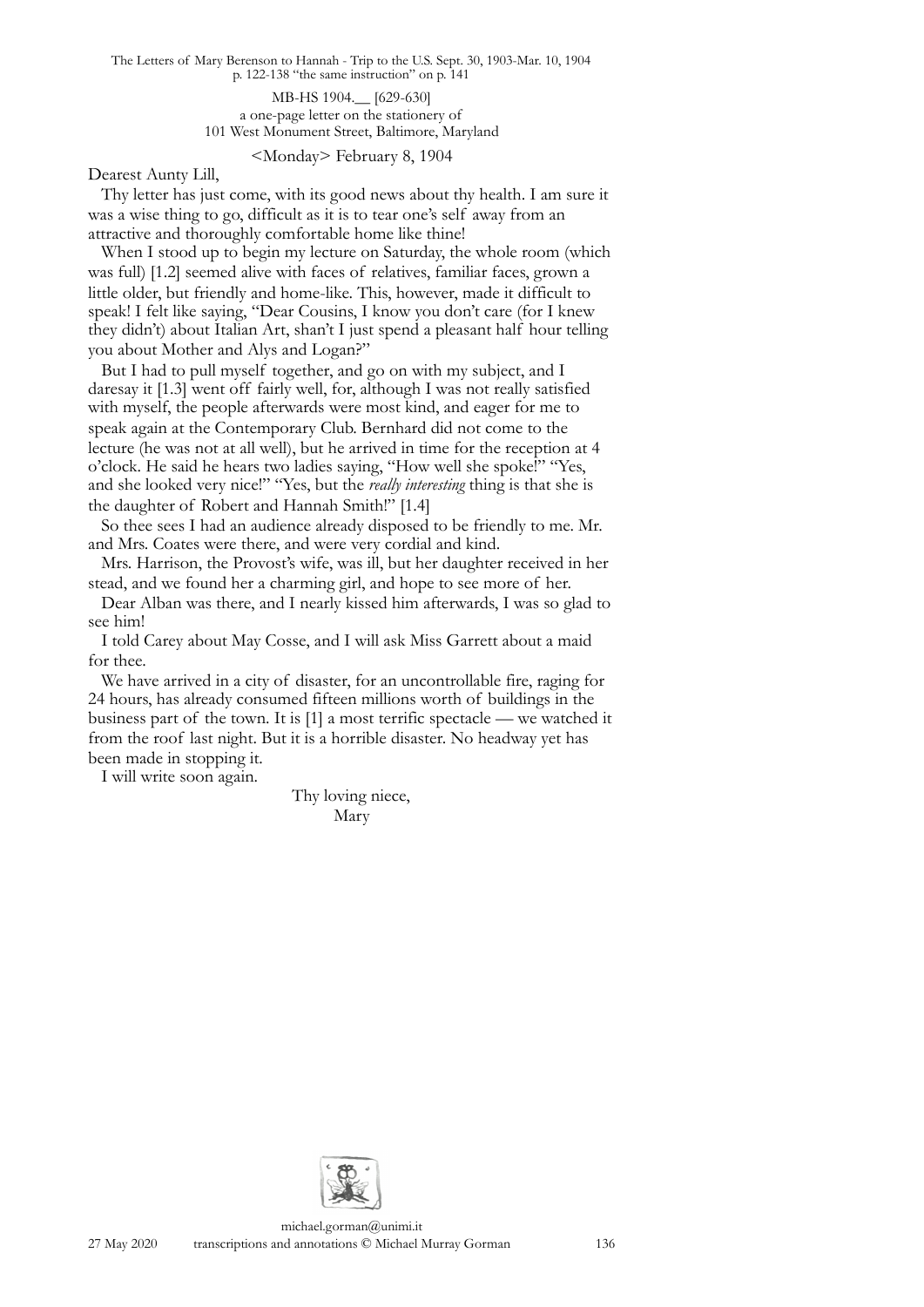MB-HS 1904.\_\_ [633-640] a four-page letter on writing paper

Baltimore, at Miss Garrett's, <Tuesday> February 9, 1904

Dearest Family,

I sent off a hurried note last night, because I suddenly grew afraid that the disorganization of things by the Fire might throw a letter posted today too late to catch tomorrow's boat. I will now take up the tale where I left it off, which was Saturday morning.

I spent it packing and going over my lecture, giving in a Philadelphia finish, about my "old home" and so forth. Then I went to the Lawrences' to lunch [1.2] taking excuses for B.B., who really wasn't feeling very well, but who had a quiet lunch with the man at Bryn Maur, Mr. Caseby, who struck us as the beset of Carey's Faculty( he is in Political Economy).

The Lawrences live in a nice little old fashioned house, in the back yard of a bigger house, out in West Philadelphia — Lina, her Mother, Frank and his wife and their baby Marion, who is the real head of the household. The Art Professor and his wife, "Zug"-ey sort of people, came to lunch — a long, elaborate [1.3] meal of a mediocre, semi-fashionable kind, ungarnished with conversation, and made heavy by having chocolate to drink instead of coffee.

Cousin Carrie seemed very much bent in the shoulders, and not very bright. Lina was bustling and good-natured, but her face is all seemed with tiny wrinkles and she looks more like Aunt Alice than like a young girl, I mean the way Cousin Carrie's mother used to look. Effie, Frank's wife, was all wrinkled too, like the fine hair-cracks in an old picture, [1.4] they seemed to be just drying up and fading like flowers cut off from their roots and laid on a shelf. It was a funny impression.

Then we went over to the lecture at the University Science and Art Building.[95](#page-15-0) Mr. Everett, instead of having a cab, dragged me along, and holding up my best clack crêpe dress with both hands, through nearly a mile of slush — for the thermometer had risen in 24 hours from 2 below freezing to 20 above. There was a crowd of people going in, and we joined the throng, [2] but this "Zug"-man was so incompetent that he rushed off to talk to some people leaving me standing for five minutes without an idea where to go. At last I gave up waiting, and followed along, and finally got to the hall where I was to speak. The whole thing was very badly managed, no one was told where to go, and parties of people wandered forlornly about the Museum for as much as half an hour. Also the papers had said 4 o'clock, and the invitations 3 o'clock.

Nevertheless [2.2] when I got there at five minutes past 3, the hall was pretty well crowded. Miss Repplin introduced me, and then I stood up to speak. It was very strange, the whole audience was peppered over with faces of Relatives — people I knew card nothing for Art — and I felt as if I



<span id="page-15-0"></span><sup>&</sup>lt;sup>95</sup> At the University of Pennsylvania.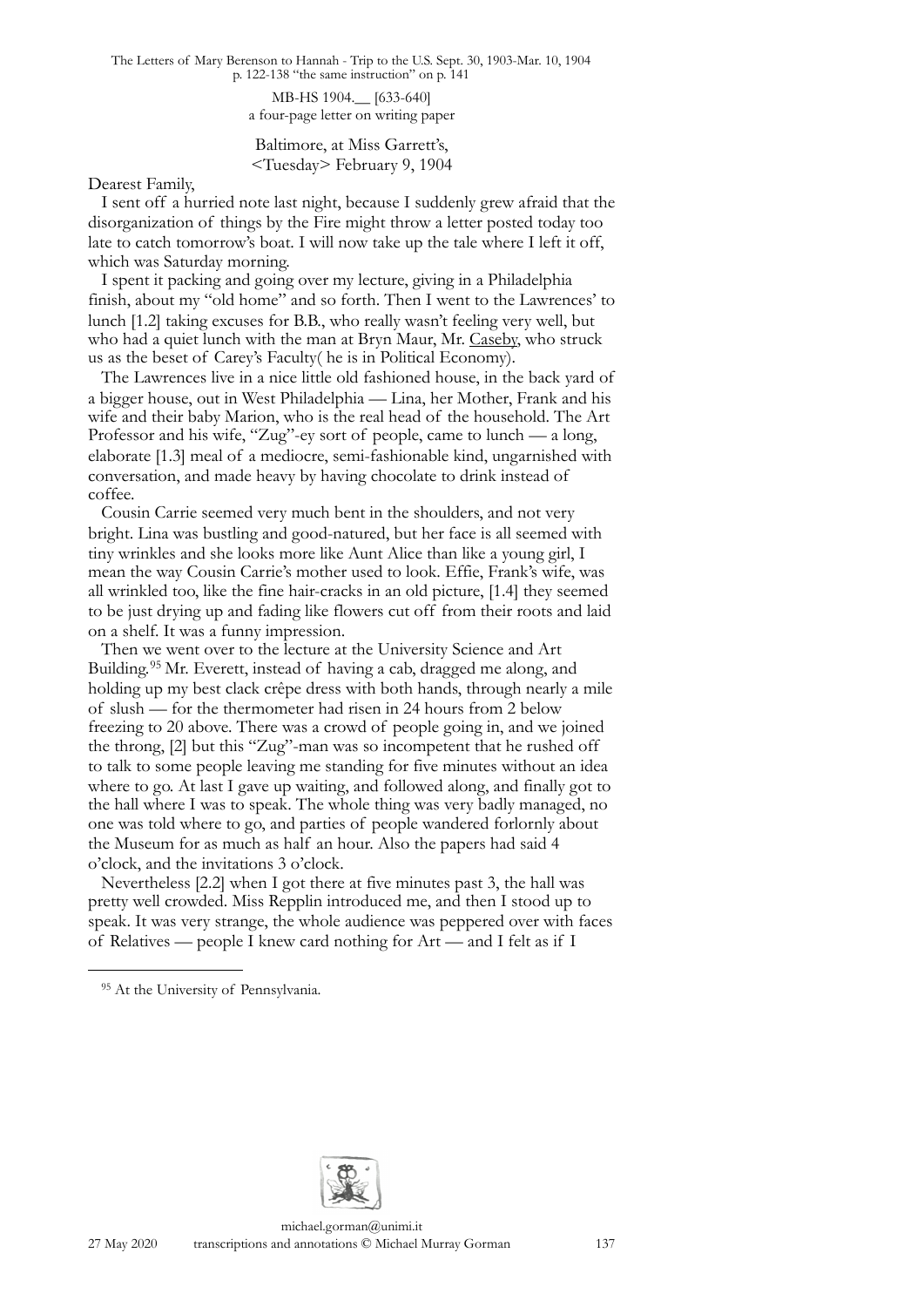couldn't say anything but "My dear long-forgotten Family, suppose I don't bore you with Italian art, but just tell you a little about Mother and Alys and Logan. I'ms sure you'll [2.3] be much more interested!"

There were all the Nicholson tribe, all the Smiths, Sally Harlan, endless Pearsalls and Montgomeries, Pearlie, Minnie, Copes, Rhoadses, Kate Shipley, Lawrences and their connection, Fosters — goodness knows who! I saw their faces as if it were a vague dream

#### six lines of writing crossed out

However, as it [2.4] was not a purely family Occasion, there being about 300 other people present, I had to brace up and give my speech. I spoke for 50 minutes, and the audience was, I must say, very attentive. I explained why it was important to name pictures correctly, how we did it, and then tried, at the end, to say something about the value of learning to see the world through the eyes of the great masters. I wonder what Uncle William thought of that! I fear he never made the effort!

Then came "the Reception Feature", as they call it out West. To this [3] Carey and I had insisted that B.B. must come, so he arrived in the glory of a frock-coat and a Family Smile. I introduced him to the whole lot, but before he was spotted he overheard the following conversation:

"How well she spoke!"

"Yes, and how nice she looked!"

"Yes, but the really interesting thing is that she is Hannah Whitall Smith's daughter!"

That, I think, was certainly the general feeling, and I had the benefit of all that good-will, so that people came and overwhelmed me with congratulations and nice speeches. They asked me to speak again at [3.2] the Contemporary Club, but I'm afraid I can't manage it, unless I work it in with the Bryn Maur Lecture, which is to take place on March 7. (On the 6th I'm going to lunch with the Nicholson clan at Uncle William's, and spend the night with Aunty Lill.)

The person we liked best at the reception was the Provost's daughter, Miss Harrison. Her Mother is the "leader of Philadelphia society", and has forced this girl to come out, instead of going to Bryn Maur as she longed to do. She said to B.B. "O *haven't* you a brother to [3.3] marry me and take me away! It's the only way I can ever escape." B.B. thought of his brother-inlaw, but held his peace. She is, however, coming to England this summer.

In the evening B.B. dined again with the picture- collector Mr. Johnson, who has taken the greatest fancy to him, and gave him all sorts of fatherly advice as to how to "get on."

Saturday we came here. Our train was 40 minutes late, for we brought down a couple of Philadelphia fire-engines to this stricken town, where by now, Tuesday, a Fire has been raging for 48 [3.4] hours. I sent a paper last night to tell you about it. Engines, hundreds of them, have come from everywhere, but, so far, they are unable to get it under control.

Miss Garrett met us, and we came at once to the house, where a

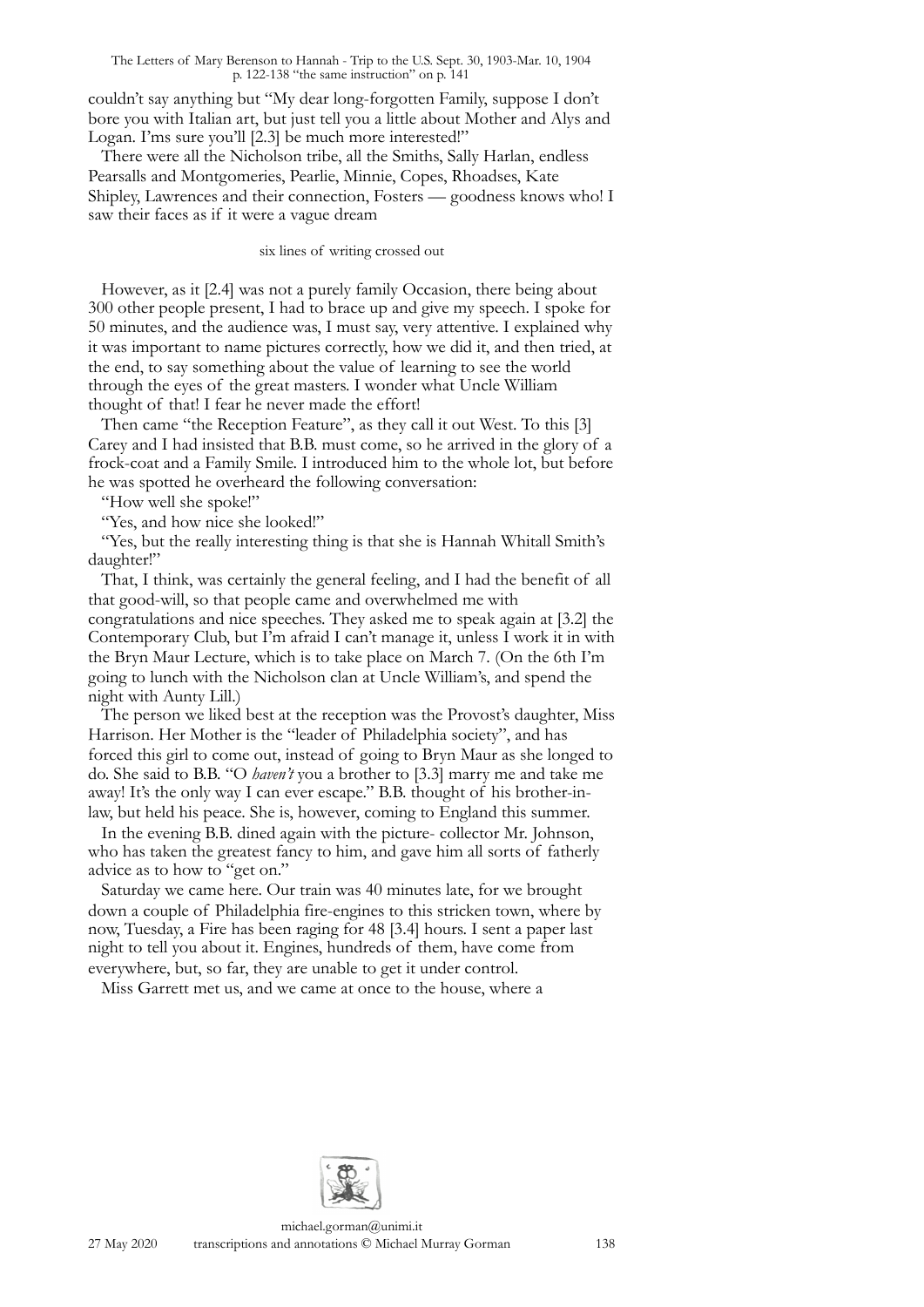"Reception Feature" again confronted us, as soon as we had changed our clothes; followed by a dinner. Miss Garrett was greatly upset because the Mayor and various other notabilities were occupied on the scene of the catastrophe and could not come; but everything went off very well. Her house is the most [4] Sardanapalian<sup>96</sup> in its luxury we have ever been in and one of the most hideous! It is full of Eastern gorgeousness, carvings and metal work, and sham metal-work done in stencil. Crowds of servants flit about.

But nothing is quite right. The cooking, though endlessly elaborate and expensive, is not good; the writing tables are furnished with brass-handled drawers underneath so that you can't get your knees under, and I have to write on my lap, there is no heating in the gorgeous bath-room, and the [4.2] hot tap runs only luke warm; the bathroom wash-stand is of such exquisite and highly varnished wood that you are afraid to wash your hands there, and are reduced to a makeshift in the bath-tub; the towels are so heavily embroidered that they scratch your face … and so on. It is really awful to be so wealthy and so devoid of taste. But she is *kindness itself.*

I have seen Harry and Zoe, and Margaret, and B.B. is delighted with them all. He says there is something special about all the Thomas clan [4.3] that makes them nicer than other people — and it is true.

Here is Carey, come down for the Fire. Every Bank in Baltimore is totally destroyed — including the one where the Bryn Maur School deals. The safe I that was burst open by the furious heat, and every paper destroyed. The loss is almost all that Baltimore is worth, and they are in despair. Poor Morris Carey has had heavy losses, and Margaret is expecting her fifth child in June. She is [4.4] wonderfully brave, and cheery. I admire her immensely for the way she takes it.

But I must close now — things are stirring in the house — it is nearly 11, and I must dress and go out.

I will write more about the Thomases in my next.

We saw the Fire at night from the roof  $-$  it was an unforgettable sight  $$ although no one but a Nero could have enjoyed it. The great 15 story buildings were like flaming torches.

> Farewell, and endless love, Mary



<span id="page-17-0"></span><sup>&</sup>lt;sup>96</sup> characterized by the luxurious way of life attributed to the Assyrian king Sardanapalus.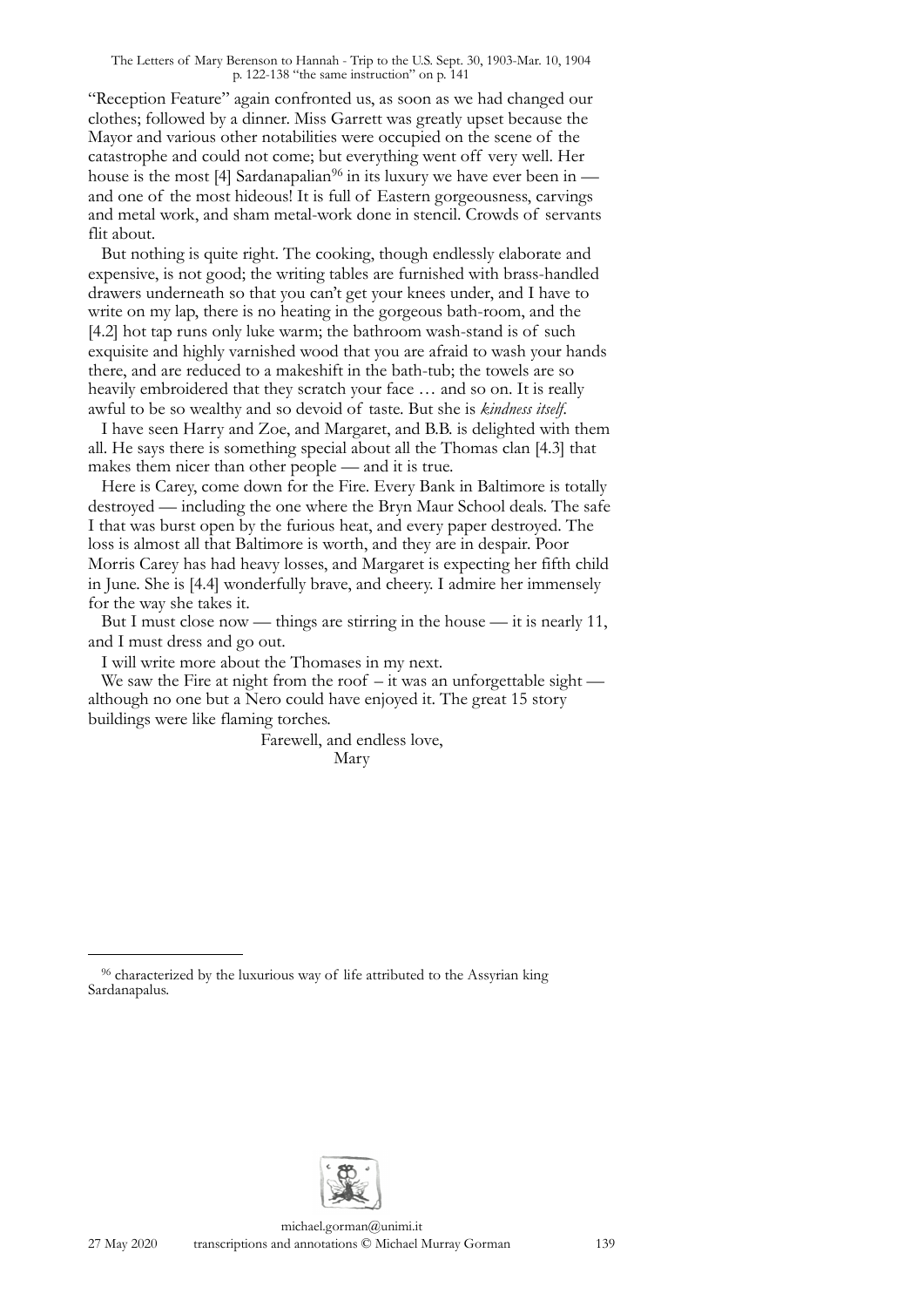MB-HS 1904.\_\_ [641-650] a five-page letter on writing paper

## Washington, D.C, <Wednesday> Feb. 10, 1904

Dearest Family,

I enclose some letters — two of Aunty Lill's original compositions, a jocular note of Alban's, and an enthusiastic note from the man who got up my lecture at the University of Pennsylvania. I felt I spoke so badly that day, I can't imagine how he could have felt what he says! I seemed much more like a goose than an orator. It was the sight of all those faces of relatives in the audience that seemed to me to [1.2] make speaking a very up-hill affair. However, it's over. I have, though, several more speeches to make — on the 20th, in the morning, at New Haven, and in the afternoon at Hartford; on the 25th at a Boston Club and the 27th at Wellesley again; on the 7th of March at Bryn Maur, probably the 8th to the Contemporary Club, Philadelphia, and on the 10th to the Barnard Club in New York.

Carey agrees with B.B. that it's *much* better for me not to take any money for them — otherwise I might make quite a lot! But Carey says you have far more influence if you accept [1.3] no fee — she never takes one herself, although she could quite easily make a thousand or fifteen hundred dollars a year by it. So I daresay they are right. Let us hope it may be a net to catch larger fish!

I said I would tell you in this letter abut our Baltimore relatives — who, between ourselves, are the ones B.B. cares about. He says it is an axiom that "All Thomases are nice", and certainly no one in Baltimore belied the saying. The first one we saw was Zoe, who was really charming. B.B. made great friends [1.4] with her at once. She expects another baby in June, and the night we dines there she was not well enough to come downstairs. But we had a good long gossip with her the day before.

Margaret was the next one we saw — she also has expectations for June. Morris lost heavily, all the Careys did, in the fire, but Margaret kept perfectly calm and bright. She was a wonder! In some ways she reminds me more of Aunt Mary than any of the others, and she is the only one to take up Aunt Mary's mantle. It did not look [2] strange to see on the bulletin-board of the Y.W.C.A. the announcement that "Mrs. Morris Carey would lead the Bible Class". She seems to me the only one of the clan who corresponds to my childish ideal of "being grown up". Carey seems a skittish young woman beside Margaret's broad, matronly, easy-going, sensible personality — and Grace — oh well, Grace is just a frivolous young thing!

We lunched with Margaret, and saw her four children — nice bright children they are. Morris was [2.2] off getting a new "office", so we did not see him. Margaret gave us a very nice luncheon, well-served.

Clare Carey was there to entertain us — what a perfect goose of a woman, I thought her most tiresome! Very different was Grace's friend, Georgie Buchler whom we met at Harry's. O how nice her "English accent" sounded — I could have hugged her for it. She and her husband both seemed very agreeable. She resembles Trevy in the most extravagant way.

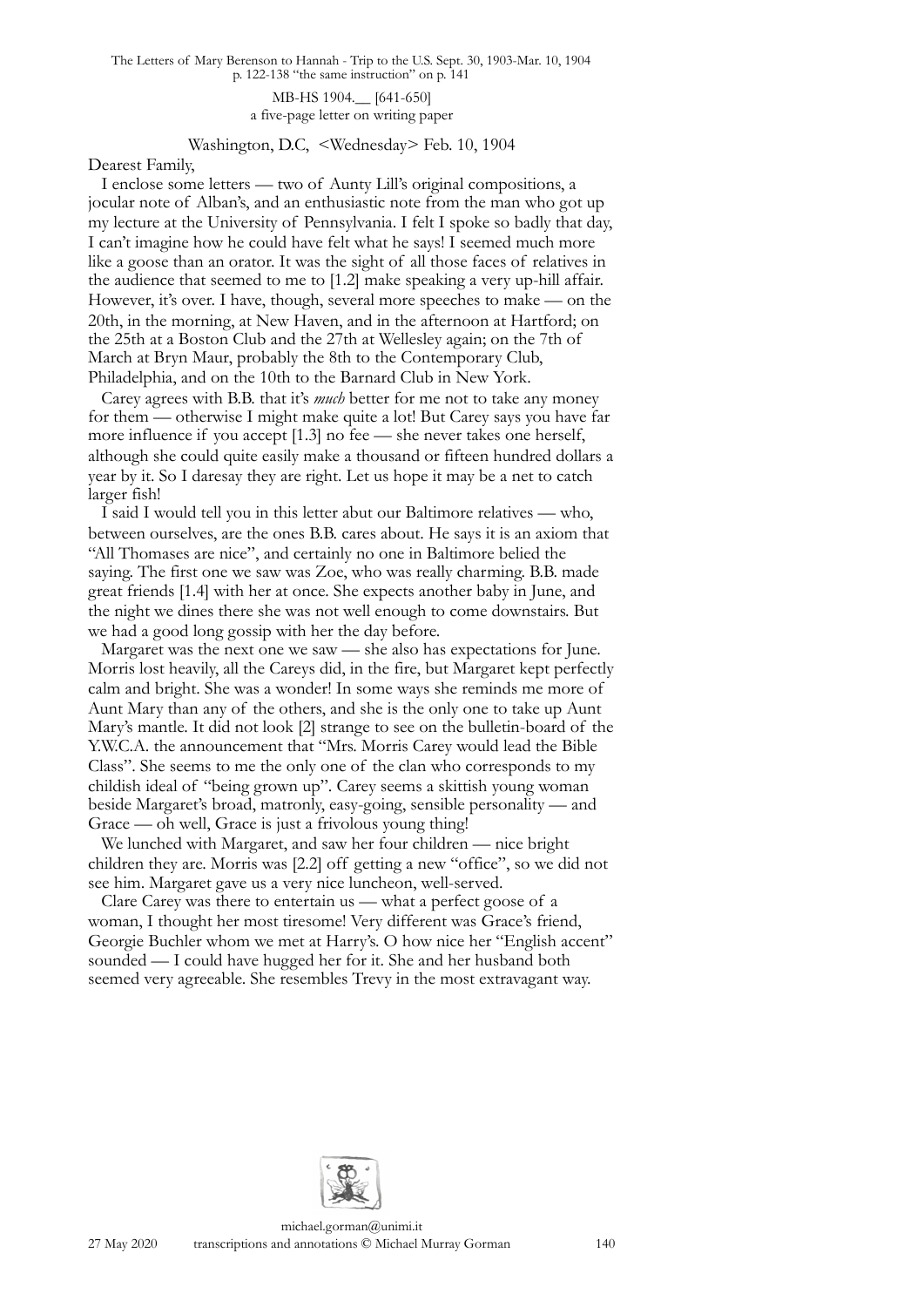Harry is the [2.3] same old dear as ever, charming and full of good talk. I felt as if I had been seeing him every day for the past 20 years. He seemed pretty busy though — getting on very well, I should say. His children are very nice — Trudeau a perfect enchanter.

Cary came swooping down when she found herself cut off from both telegraph and telephone. And with her came a sense that it was going to be all right. From the beginning, though, B.B. prophesied [2.4] that the Fire would do great things for Baltimore, and tonight the papers are full of the splendid courageous way everyone is meeting the disaster, and how capitalists are swarming to help rebuild the city, and how all the Banks and Insurance Companies are stepping in to make up the losses. So I hope the stress will not be what it looked like at the first go-off.

One of the most interesting things of our stay in Baltimore — or, indeed, of our whole trip — was driving round the Medical Department [3] of the University and hearing Carey (Aeneas) and Mary<sup>[97](#page-19-0)</sup> (Achates) tell of their mighty deeds in founding it. Mary Garrett finally had to give about half a million to get it open to women, and then they made her life a burden because **she would not allow them to say "equal instruction" instead of "the same instruction"** in her contract! But she won at last, and the whole standing of women doctors all over American and Europe is raised, tremendously raised, by [3.2] her action. Carey counts to us among the "Founders", who are making American civilization. They are the people over here whom, on the whole, we have most enjoyed.

Mary Garrett's extreme kindness and lavish hospitality continue to the last — she really was awfully nice to us.

We reached Washington about noon yesterday, and sent out our letters of introduction, and then sallied forth to see the town. The White [3.3] House is really beautiful, but the Capitol is a sad instance of a marvellous site and an excellent plan (on the whole) frittered away by irrational proportions and vulgar detail. It is a great disappointment. And as to the "decorative" fountains and lamp-posts in front, they "knock even German vulgarity into a cocked-hat", B.B. said, when he was them. Generally speaking, the dwelling houses are pretty bad — almost none [3.4] of those beautiful new ones we admired so much in Boston.

It was very cold and damp yesterday, and as we wandered about, alone and unknown after all our feastings and triumphs, we felt like shivering



<span id="page-19-0"></span><sup>97</sup> Mary Elizabeth Garrett (1854-1915) was an American suffragist and philanthropist. She was the youngest child and only daughter of John W. Garrett, a philanthropist and president of the Baltimore and Ohio Railroad.

Well-known for her "coercive philanthropy," Mary Garrett donated money to start the Johns Hopkins University Medical School in 1893 on the condition that the school would accept female students "**on the same terms as men**."

She founded the Bryn Mawr School, a private college-preparatory school for girls in Baltimore and generously donated to Bryn Mawr College with the requirement that her intimate friend, Martha Carey Thomas, be the president. Like many other suffragists of the nineteenth century, Garrett chose not to marry; instead, she kept a lifelong working and emotional relationship with Thomas.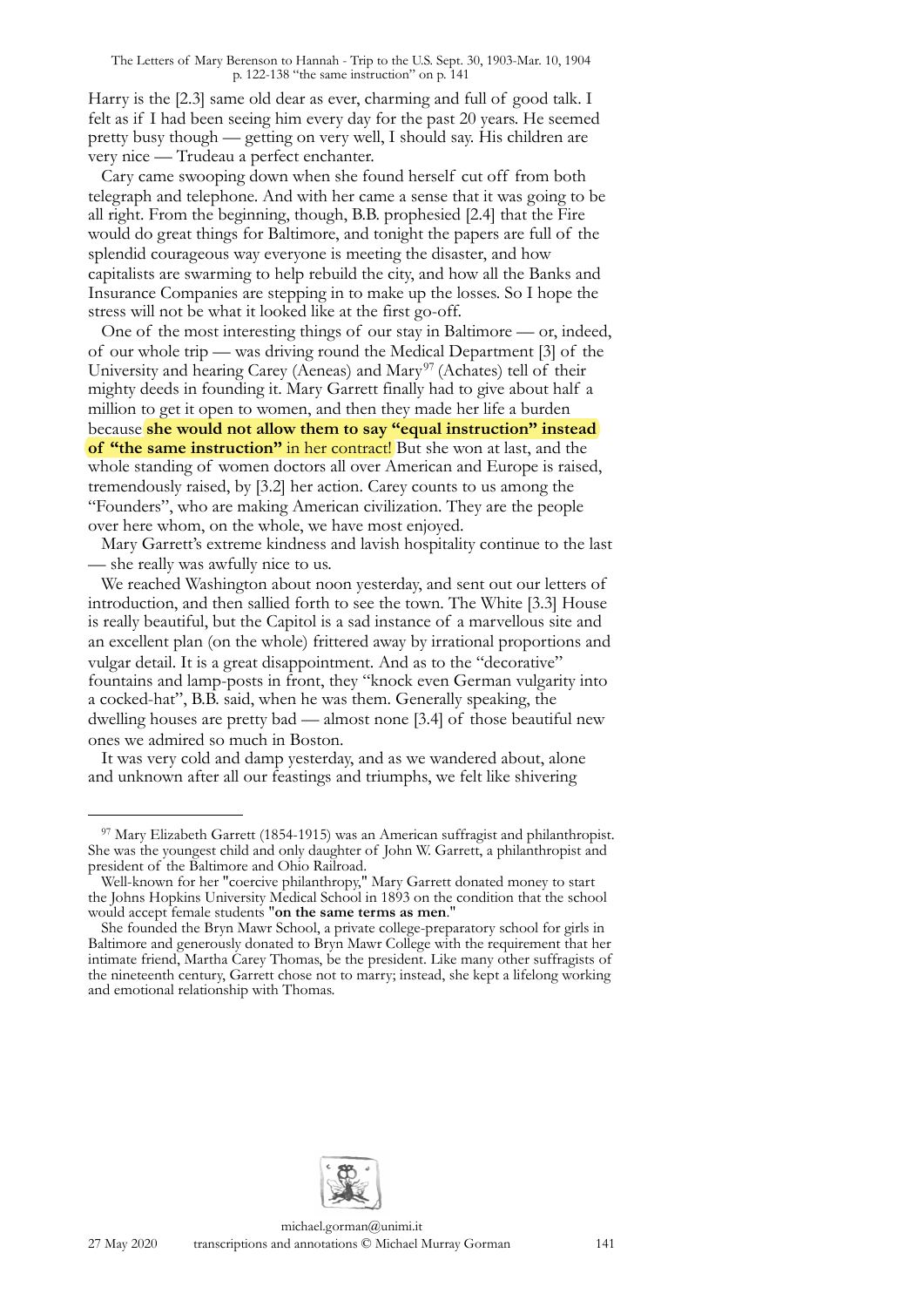Babes in the Wood, and longed for some friendly Robin to come and lay a protecting leaf upon us. But today came in sunny and exhilarating, like the best winter day in Rome, and dear Ellen Hale came even before we were dressed to cheer us up. And other Robins have shed other leaves [4] upon us, so we are rather more lively by now. B.B. is going to lunch tomorrow iwth Secretary Hay, whom he greatly admires as a statesman, and I am going to lunch with Ellen Hale at the Senate.

Tonight we are going out to a Musical. We spent the afternoon receiving calls, some pleasant and interesting, others dull, but even these <were> interesting for it is all a spectacle, and we have no continuing responsibility. [4.2]

We called also upon the Waterlows today, but they were out. Tomorrow I shall look up Miss Sward and Miss Upton, and Judith Ellen too. There will be plenty to do here no doubt.

One of our callers today was of the "Founder" type, the head of the Electric Lighting in Cleveland, and President of a Ban, besides owning a Company of some kind. He is also a great traveller, and cares a good deal about art, especially Eastern art. [4.3]

We find lots of these people, and they are apt to be very intellectual people, in a way, remarkably free from prejudice, and remarkably outspoken. It is a fine type. There is scarcely anything "middle class" about them they transcend divisions of that kind — and their children may be anything they like.

I have a hundred home matters I am think about, but it isn't much use writing. I am quite willing for Ray to follow her natural bent if it really seems [4.4] best, but I want to talk it over with her again. Where does Mathematics lead once her College course is over? It opens out to absolutely nothing except more Mathematics, and she isn't likely to keep on at them seriously all her life. Whereas studies that partake of general culture, even if they are not so easy, and don't come with quite such a knack, while she is doing them as lessons, nevertheless lead on and on and on to all that makes the mental life of a civilized person interesting. Carey [5] feels this as strongly as Uncle Bernhard and I do; although we all know there is a point beyond which it is not wise to constrain a young person. But all this we can talk of better.

As to their over-work, dear Gram, we must let them stand in with their fellows. If they show any signs of illness, we can take them out of school for a year and give them a complete rest. But, unnatural as it seems, they must go through [5.2] the mill the same as the other children. After all, what with sleep, and their summers and their games, we ought to be able to keep Mr. U. A. at bay for awhile.

I enclose a bill for the Dove Press, which I bet thee to pay, Grandma for me.

Now I must close my long dull letter. All the fish with long tails and shiny scales have swum off out of my reach, [5.3] and I send you only miserable